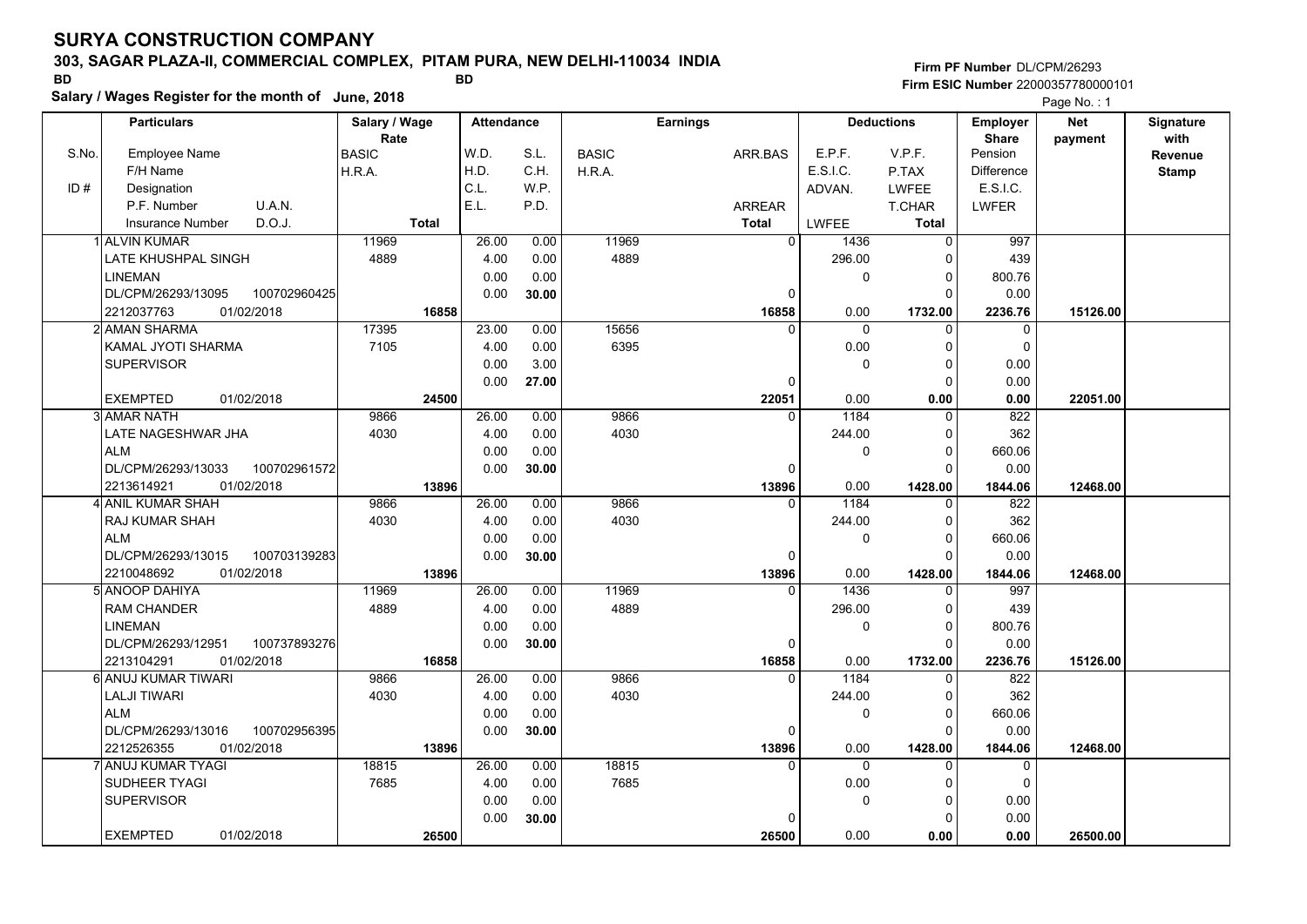### **303, SAGAR PLAZA-II, COMMERCIAL COMPLEX, PITAM PURA, NEW DELHI-110034 INDIA**

**Salary / Wages Register for the month of June, 2018 BD BD**

### **Firm PF Number**DL/CPM/26293**Firm ESIC Number** 22000357780000101

|       | <b>Particulars</b>                |              | Salary / Wage |              | <b>Attendance</b> |       |              | <b>Earnings</b> |               |          | <b>Deductions</b> | <b>Employer</b>   | <b>Net</b> | Signature    |
|-------|-----------------------------------|--------------|---------------|--------------|-------------------|-------|--------------|-----------------|---------------|----------|-------------------|-------------------|------------|--------------|
|       |                                   |              | Rate          |              |                   |       |              |                 |               |          |                   | <b>Share</b>      | payment    | with         |
| S.No. | <b>Employee Name</b>              |              | BASIC         |              | W.D.              | S.L.  | <b>BASIC</b> |                 | ARR.BAS       | E.P.F.   | V.P.F.            | Pension           |            | Revenue      |
|       | F/H Name                          |              | H.R.A.        |              | H.D.              | C.H.  | H.R.A.       |                 |               | E.S.I.C. | P.TAX             | <b>Difference</b> |            | <b>Stamp</b> |
| ID#   | Designation                       |              |               |              | C.L.              | W.P.  |              |                 |               | ADVAN.   | <b>LWFEE</b>      | E.S.I.C.          |            |              |
|       | U.A.N.<br>P.F. Number             |              |               |              | E.L.              | P.D.  |              |                 | <b>ARREAR</b> |          | T.CHAR            | <b>LWFER</b>      |            |              |
|       | D.O.J.<br><b>Insurance Number</b> |              |               | <b>Total</b> |                   |       |              |                 | <b>Total</b>  | LWFEE    | Total             |                   |            |              |
|       | <b>8 ANUP SINGH</b>               |              | 11969         |              | 26.00             | 0.00  | 11969        |                 | $\Omega$      | 1436     | $\Omega$          | 997               |            |              |
|       | LT. KRIPA RAM                     |              | 4889          |              | 4.00              | 0.00  | 4889         |                 |               | 296.00   | $\Omega$          | 439               |            |              |
|       | <b>LINEMAN</b>                    |              |               |              | 0.00              | 0.00  |              |                 |               | 0        | 0                 | 800.76            |            |              |
|       | DL/CPM/26293/12957                | 100702970812 |               |              | 0.00              | 30.00 |              |                 | 0             |          | $\Omega$          | 0.00              |            |              |
|       | 01/02/2018<br>2213612693          |              |               | 16858        |                   |       |              |                 | 16858         | 0.00     | 1732.00           | 2236.76           | 15126.00   |              |
|       | 9 ARJUN                           |              | 9866          |              | 26.00             | 0.00  | 9866         |                 | $\Omega$      | 1184     | $\Omega$          | 822               |            |              |
|       | PAPPU                             |              | 4030          |              | 4.00              | 0.00  | 4030         |                 |               | 244.00   | $\Omega$          | 362               |            |              |
|       | <b>ALM</b>                        |              |               |              | 0.00              | 0.00  |              |                 |               | $\Omega$ | $\mathbf 0$       | 660.06            |            |              |
|       | DL/CPM/26293/13114                | 101098201910 |               |              | 0.00              | 30.00 |              |                 | $\Omega$      |          | $\Omega$          | 0.00              |            |              |
|       | 01/02/2018<br>2016638028          |              |               | 13896        |                   |       |              |                 | 13896         | 0.00     | 1428.00           | 1844.06           | 12468.00   |              |
|       | 10 ASHOK KUMAR                    |              | 9866          |              | 20.00             | 0.00  | 8879         |                 | U             | 1065     | $\Omega$          | $\overline{740}$  |            |              |
|       | LATE BHIM SINGH                   |              | 4030          |              | 3.00              | 0.00  | 3627         |                 |               | 219.00   | $\Omega$          | 325               |            |              |
|       | <b>ALM</b>                        |              |               |              | 4.00              | 3.00  |              |                 |               | $\Omega$ | $\Omega$          | 594.04            |            |              |
|       | DL/CPM/26293/13130                | 100737048646 |               |              | 0.00              | 27.00 |              |                 | $\Omega$      |          | 0                 | 0.00              |            |              |
|       | 2213613249<br>01/02/2018          |              |               | 13896        |                   |       |              |                 | 12506         | 0.00     | 1284.00           | 1659.04           | 11222.00   |              |
|       | 11 ASHOK YADAV                    |              | 9866          |              | 26.00             | 0.00  | 9866         |                 | 0             | 1184     | 0                 | 822               |            |              |
|       | <b>HAKARU YADAV</b>               |              | 4030          |              | 4.00              | 0.00  | 4030         |                 |               | 244.00   | $\Omega$          | 362               |            |              |
|       | <b>ALM</b>                        |              |               |              | 0.00              | 0.00  |              |                 |               | $\Omega$ | $\Omega$          | 660.06            |            |              |
|       | DL/CPM/26293/13081                | 100736589097 |               |              | 0.00              | 30.00 |              |                 | 0             |          | $\Omega$          | 0.00              |            |              |
|       | 01/02/2018<br>2213623399          |              |               | 13896        |                   |       |              |                 | 13896         | 0.00     | 1428.00           | 1844.06           | 12468.00   |              |
|       | 12 BABLU MANDAL                   |              | 11969         |              | 22.00             | 0.00  | 11570        |                 | $\Omega$      | 1388     | $\Omega$          | 964               |            |              |
|       | <b>SIGESHWAR</b>                  |              | 4889          |              | 4.00              | 0.00  | 4726         |                 |               | 286.00   | $\Omega$          | 424               |            |              |
|       | <b>FOREMAN</b>                    |              |               |              | 3.00              | 1.00  |              |                 |               | 0        | $\Omega$          | 774.06            |            |              |
|       | DL/CPM/26293/12940                | 100927921851 |               |              | 0.00              | 29.00 |              |                 | $\Omega$      |          | $\Omega$          | 0.00              |            |              |
|       | 2012893907<br>01/02/2018          |              |               | 16858        |                   |       |              |                 | 16296         | 0.00     | 1674.00           | 2162.06           | 14622.00   |              |
| 13I   | <b>BIJENDER KASHYAP</b>           |              | 11969         |              | 26.00             | 0.00  | 11969        |                 | $\Omega$      | 1436     | $\Omega$          | 997               |            |              |
|       | OM PRAKASH                        |              | 4889          |              | 4.00              | 0.00  | 4889         |                 |               | 296.00   | 0                 | 439               |            |              |
|       | <b>LINEMAN</b>                    |              |               |              | 0.00              | 0.00  |              |                 |               | 0        | 0                 | 800.76            |            |              |
|       | DL/CPM/26293/13090                | 100737573439 |               |              | 0.00              | 30.00 |              |                 | $\Omega$      |          | $\Omega$          | 0.00              |            |              |
|       | 2212868548<br>01/02/2018          |              |               | 16858        |                   |       |              |                 | 16858         | 0.00     | 1732.00           | 2236.76           | 15126.00   |              |
|       | 14 BIJENDER SINGH                 |              | 9866          |              | 26.00             | 0.00  | 9866         |                 | $\Omega$      | 1184     | $\Omega$          | 822               |            |              |
|       | <b>BALWANT SINGH</b>              |              | 4030          |              | 4.00              | 0.00  | 4030         |                 |               | 244.00   | $\Omega$          | 362               |            |              |
|       | <b>ALM</b>                        |              |               |              | 0.00              | 0.00  |              |                 |               | 0        | $\Omega$          | 660.06            |            |              |
|       | DL/CPM/26293/13032                | 100702725732 |               |              | 0.00              | 30.00 |              |                 | 0             |          | $\Omega$          | 0.00              |            |              |
|       | 01/02/2018<br>2207262251          |              |               | 13896        |                   |       |              |                 | 13896         | 0.00     | 1428.00           | 1844.06           | 12468.00   |              |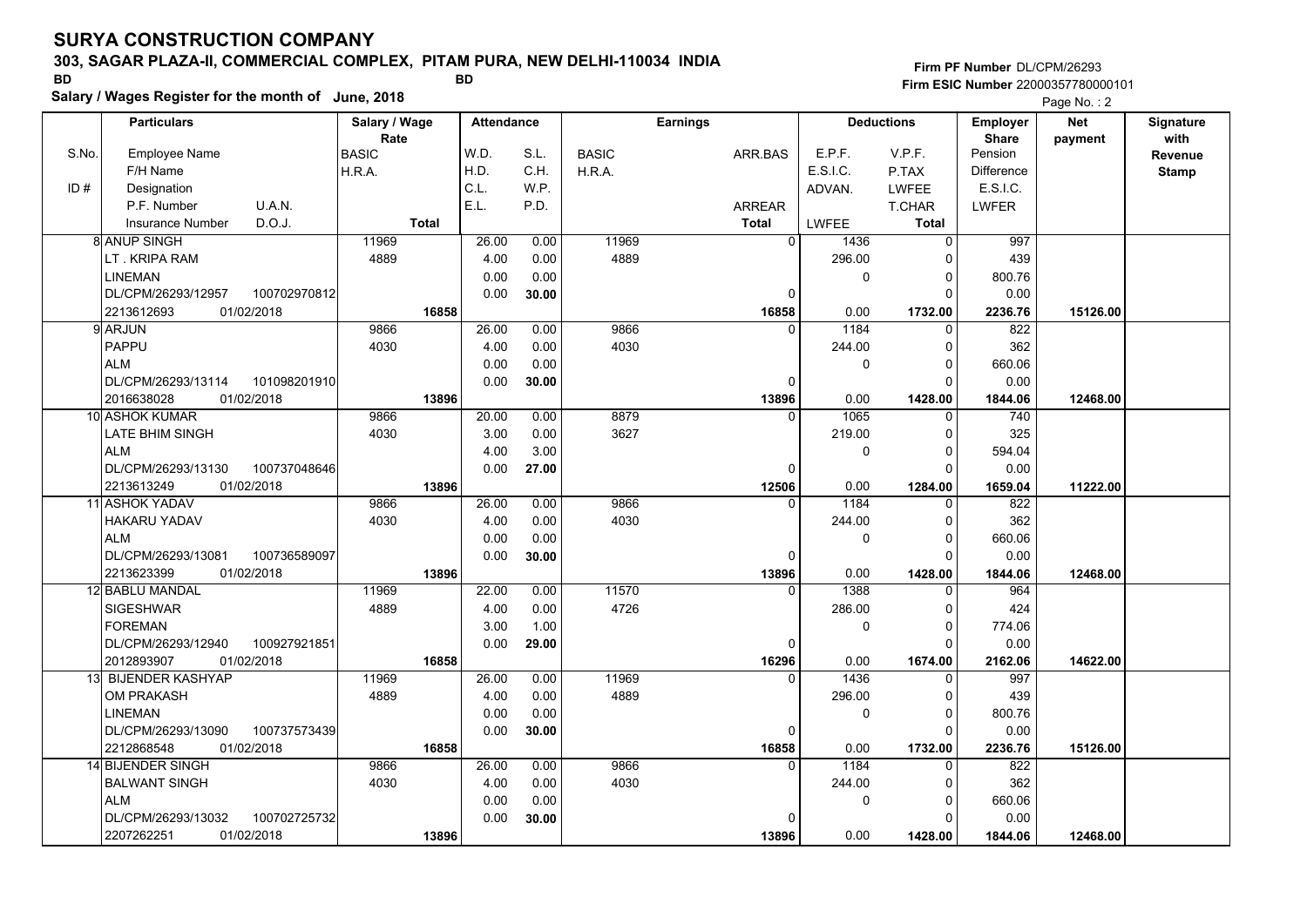### **303, SAGAR PLAZA-II, COMMERCIAL COMPLEX, PITAM PURA, NEW DELHI-110034 INDIA**

**Salary / Wages Register for the month of June, 2018 BD BD**

### **Firm PF Number**DL/CPM/26293**Firm ESIC Number** 22000357780000101

|       | <b>Particulars</b>       |              | Salary / Wage        |       | <b>Attendance</b> |       |              | Earnings     |          |          | <b>Deductions</b> | Employer          | <b>Net</b> | Signature       |
|-------|--------------------------|--------------|----------------------|-------|-------------------|-------|--------------|--------------|----------|----------|-------------------|-------------------|------------|-----------------|
| S.No. | <b>Employee Name</b>     |              | Rate<br><b>BASIC</b> |       | W.D.              | S.L.  | <b>BASIC</b> | ARR.BAS      |          | E.P.F.   | V.P.F.            | Share<br>Pension  | payment    | with<br>Revenue |
|       | F/H Name                 |              | H.R.A.               |       | H.D.              | C.H.  | H.R.A.       |              |          | E.S.I.C. | P.TAX             | <b>Difference</b> |            | <b>Stamp</b>    |
| ID#   | Designation              |              |                      |       | C.L.              | W.P.  |              |              |          | ADVAN.   | LWFEE             | E.S.I.C.          |            |                 |
|       | P.F. Number              | U.A.N.       |                      |       | E.L.              | P.D.  |              | ARREAR       |          |          | T.CHAR            | <b>LWFER</b>      |            |                 |
|       | <b>Insurance Number</b>  | D.O.J.       | <b>Total</b>         |       |                   |       |              | <b>Total</b> |          | LWFEE    | <b>Total</b>      |                   |            |                 |
|       | 15 BIRENDER              |              | 11969                |       | 25.00             | 0.00  | 11969        |              | 0        | 1436     | $\Omega$          | 997               |            |                 |
|       | LT SURAJ MAL             |              | 4889                 |       | 4.00              | 0.00  | 4889         |              |          | 296.00   | $\Omega$          | 439               |            |                 |
|       | <b>LINEMAN</b>           |              |                      |       | 1.00              | 0.00  |              |              |          | 0        | $\mathbf 0$       | 800.76            |            |                 |
|       | DL/CPM/26293/12956       | 100702972901 |                      |       | 0.00              | 30.00 |              |              | 0        |          | $\Omega$          | 0.00              |            |                 |
|       | 2213674436<br>01/02/2018 |              |                      | 16858 |                   |       |              |              | 16858    | 0.00     | 1732.00           | 2236.76           | 15126.00   |                 |
|       | 16 BYAS PRASAD           |              | 9866                 |       | 26.00             | 0.00  | 9866         |              | $\Omega$ | 1184     | $\Omega$          | 822               |            |                 |
|       | <b>MOHAN PRASAD</b>      |              | 4030                 |       | 4.00              | 0.00  | 4030         |              |          | 244.00   | $\Omega$          | 362               |            |                 |
|       | <b>ALM</b>               |              |                      |       | 0.00              | 0.00  |              |              |          | 0        | $\Omega$          | 660.06            |            |                 |
|       | DL/CPM/26293/13017       | 100737336161 |                      |       | 0.00              | 30.00 |              |              | 0        |          | $\Omega$          | 0.00              |            |                 |
|       | 2016086946<br>01/02/2018 |              |                      | 13896 |                   |       |              |              | 13896    | 0.00     | 1428.00           | 1844.06           | 12468.00   |                 |
|       | 17 CHAMAN                |              | 9866                 |       | 26.00             | 0.00  | 9866         |              | $\Omega$ | 1184     | $\Omega$          | 822               |            |                 |
|       | <b>LEKH RAJ</b>          |              | 4030                 |       | 4.00              | 0.00  | 4030         |              |          | 244.00   | $\mathbf 0$       | 362               |            |                 |
|       | <b>ALM</b>               |              |                      |       | 0.00              | 0.00  |              |              |          | 0        | $\Omega$          | 660.06            |            |                 |
|       | DL/CPM/26293/12999       | 101098201906 |                      |       | 0.00              | 30.00 |              |              | 0        |          | $\Omega$          | 0.00              |            |                 |
|       | 2016605911<br>01/02/2018 |              |                      | 13896 |                   |       |              |              | 13896    | 0.00     | 1428.00           | 1844.06           | 12468.00   |                 |
|       | <b>18 CHETAN KUMAR</b>   |              | 11969                |       | 26.00             | 0.00  | 11969        |              | 0        | 1436     | 0                 | 997               |            |                 |
|       | NARAYAN SINGH PAL        |              | 4889                 |       | 4.00              | 0.00  | 4889         |              |          | 296.00   | $\mathbf 0$       | 439               |            |                 |
|       | <b>LINEMAN</b>           |              |                      |       | 0.00              | 0.00  |              |              |          | 0        | $\Omega$          | 800.76            |            |                 |
|       | DL/CPM/26293/12947       | 100737500059 |                      |       | 0.00              | 30.00 |              |              | 0        |          | $\Omega$          | 0.00              |            |                 |
|       | 2206596547<br>01/02/2018 |              |                      | 16858 |                   |       |              |              | 16858    | 0.00     | 1732.00           | 2236.76           | 15126.00   |                 |
|       | 19 CHHOTAKAN MUKHIYA     |              | 9866                 |       | 26.00             | 0.00  | 9866         |              | $\Omega$ | 1184     | $\Omega$          | 822               |            |                 |
|       | LT. RAMAJI MUKHIYA       |              | 4030                 |       | 4.00              | 0.00  | 4030         |              |          | 244.00   | $\mathbf 0$       | 362               |            |                 |
|       | <b>ALM</b>               |              |                      |       | 0.00              | 0.00  |              |              |          | 0        | $\Omega$          | 660.06            |            |                 |
|       | DL/CPM/26293/13112       | 100737103069 |                      |       | 0.00              | 30.00 |              |              | 0        |          | $\Omega$          | 0.00              |            |                 |
|       | 2207262194<br>01/02/2018 |              |                      | 13896 |                   |       |              |              | 13896    | 0.00     | 1428.00           | 1844.06           | 12468.00   |                 |
|       | 20 CHHOTE LAL            |              | 11969                |       | 24.00             | 0.00  | 11969        |              | $\Omega$ | 1436     | $\Omega$          | 997               |            |                 |
|       | <b>SARJU PRASAD</b>      |              | 4889                 |       | 4.00              | 0.00  | 4889         |              |          | 296.00   | $\Omega$          | 439               |            |                 |
|       | <b>LINEMAN</b>           |              |                      |       | 1.00              | 0.00  |              |              |          | 0        | $\mathbf 0$       | 800.76            |            |                 |
|       | DL/CPM/26293/12960       | 100703243826 |                      |       | 1.00              | 30.00 |              |              | 0        |          | $\Omega$          | 0.00              |            |                 |
|       | 2206568813<br>01/02/2018 |              |                      | 16858 |                   |       |              |              | 16858    | 0.00     | 1732.00           | 2236.76           | 15126.00   |                 |
|       | 21 CHIRAG BHATNAGAR      |              | 9866                 |       | 26.00             | 0.00  | 9866         |              | $\Omega$ | 1184     | $\Omega$          | 822               |            |                 |
|       | <b>NARESH KUMAR</b>      |              | 4030                 |       | 4.00              | 0.00  | 4030         |              |          | 244.00   | $\Omega$          | 362               |            |                 |
|       | <b>ALM</b>               |              |                      |       | 0.00              | 0.00  |              |              |          | 0        | $\mathbf 0$       | 660.06            |            |                 |
|       | DL/CPM/26293/12966       | 100737513291 |                      |       | 0.00              | 30.00 |              |              | $\Omega$ |          | $\Omega$          | 0.00              |            |                 |
|       | 01/02/2018<br>1013583678 |              |                      | 13896 |                   |       |              |              | 13896    | 0.00     | 1428.00           | 1844.06           | 12468.00   |                 |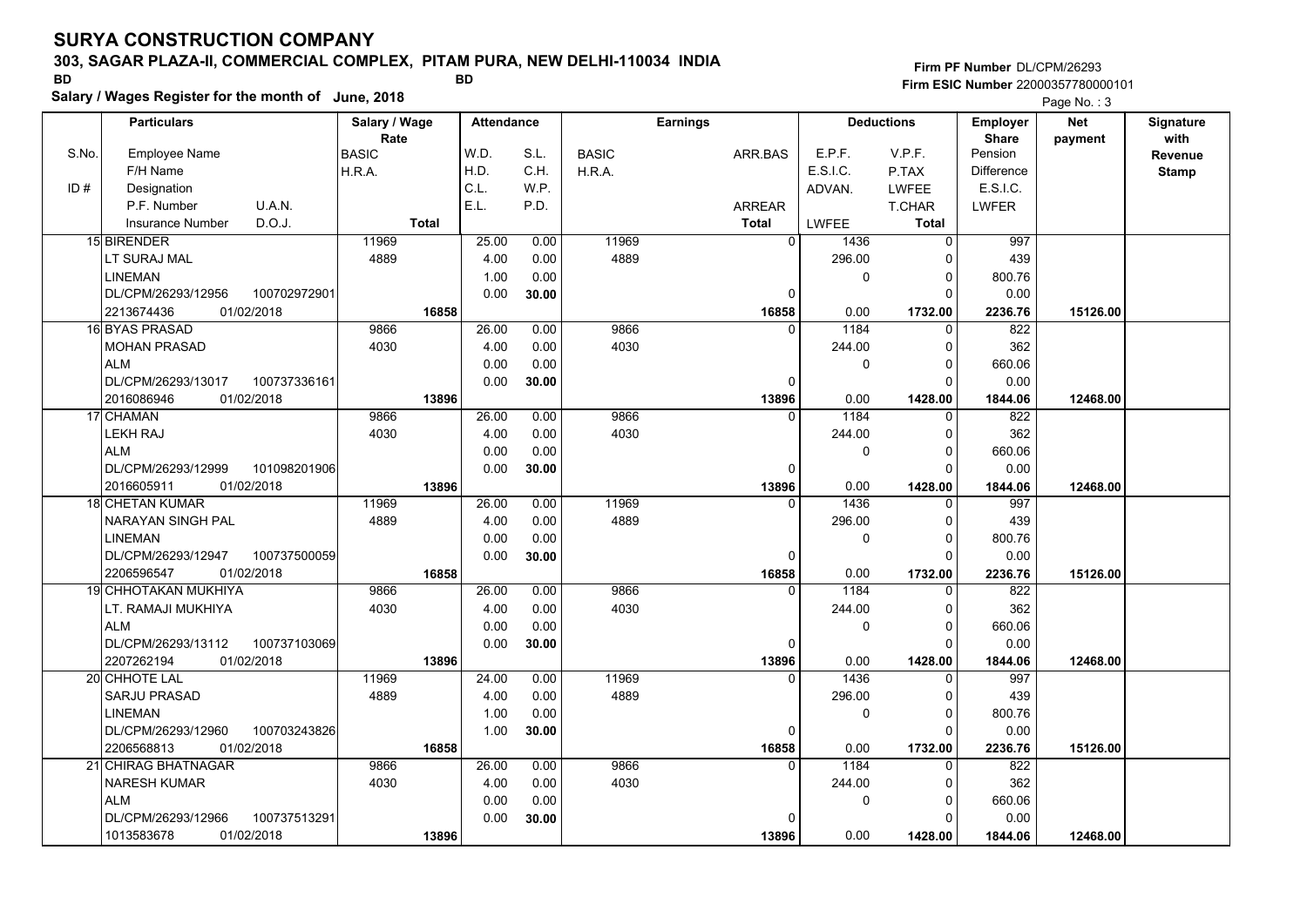### **303, SAGAR PLAZA-II, COMMERCIAL COMPLEX, PITAM PURA, NEW DELHI-110034 INDIA**

**Salary / Wages Register for the month of June, 2018 BD BD Firm PF Number**DL/CPM/26293**Firm ESIC Number** 22000357780000101

|       | Salary / Wages Register for the month of June, 2018 |               |                   |       |              |                 |                      |                   |                   | Page No.: 4 |              |
|-------|-----------------------------------------------------|---------------|-------------------|-------|--------------|-----------------|----------------------|-------------------|-------------------|-------------|--------------|
|       | <b>Particulars</b>                                  | Salary / Wage | <b>Attendance</b> |       |              | <b>Earnings</b> |                      | <b>Deductions</b> | <b>Employer</b>   | <b>Net</b>  | Signature    |
|       |                                                     | Rate          |                   |       |              |                 |                      |                   | <b>Share</b>      | payment     | with         |
| S.No. | <b>Employee Name</b>                                | <b>BASIC</b>  | W.D.              | S.L.  | <b>BASIC</b> | ARR.BAS         | E.P.F.               | V.P.F.            | Pension           |             | Revenue      |
|       | F/H Name                                            | H.R.A.        | H.D.              | C.H.  | H.R.A.       |                 | E.S.I.C.             | P.TAX             | <b>Difference</b> |             | <b>Stamp</b> |
| ID#   | Designation                                         |               | C.L.              | W.P.  |              |                 | ADVAN.               | <b>LWFEE</b>      | E.S.I.C.          |             |              |
|       | P.F. Number<br>U.A.N.                               |               | E.L.              | P.D.  |              | ARREAR          |                      | T.CHAR            | <b>LWFER</b>      |             |              |
|       | D.O.J.<br><b>Insurance Number</b>                   | <b>Total</b>  |                   |       |              | <b>Total</b>    | LWFEE                | <b>Total</b>      |                   |             |              |
|       | 22 DAYAKANT THAKUR                                  | 11969         | 26.00             | 0.00  | 11969        |                 | $\mathbf 0$<br>1436  | $\overline{0}$    | 997               |             |              |
|       | LATE YOGENDRA THAKUR                                | 4889          | 4.00              | 0.00  | 4889         |                 | 296.00               | $\Omega$          | 439               |             |              |
|       | <b>LINEMAN</b>                                      |               | 0.00              | 0.00  |              |                 | 0                    | 0                 | 800.76            |             |              |
|       | DL/CPM/26293/13026<br>100702964650                  |               | 0.00              | 30.00 |              |                 | $\Omega$             | $\Omega$          | 0.00              |             |              |
|       | 2203173891<br>01/02/2018                            | 16858         |                   |       |              | 16858           | 0.00                 | 1732.00           | 2236.76           | 15126.00    |              |
|       | 23 DEEPAK PAL                                       | 9866          | 26.00             | 0.00  | 9866         |                 | 1184<br>$\Omega$     | $\Omega$          | 822               |             |              |
|       | <b>BISHAMBER</b>                                    | 4030          | 4.00              | 0.00  | 4030         |                 | 244.00               | 0                 | 362               |             |              |
|       | <b>ALM</b>                                          |               | 0.00              | 0.00  |              |                 | $\mathbf{0}$         | $\mathbf{0}$      | 660.06            |             |              |
|       | DL/CPM/26293/13030<br>100736153680                  |               | 0.00              | 30.00 |              |                 | 0                    | $\Omega$          | 0.00              |             |              |
|       | 2213613412<br>01/02/2018                            | 13896         |                   |       |              | 13896           | 0.00                 | 1428.00           | 1844.06           | 12468.00    |              |
|       | 24 DHARAM SINGH                                     | 11969         | 26.00             | 0.00  | 11969        |                 | 1436<br>$\mathbf{0}$ | $\Omega$          | 997               |             |              |
|       | LATE PURAN SINGH                                    | 4889          | 4.00              | 0.00  | 4889         |                 | 296.00               | 0                 | 439               |             |              |
|       | <b>LINEMAN</b>                                      |               | 0.00              | 0.00  |              |                 | 0                    | 0                 | 800.76            |             |              |
|       | DL/CPM/26293/13120<br>100737064436                  |               | 0.00              | 30.00 |              |                 | $\Omega$             | $\Omega$          | 0.00              |             |              |
|       | 2207266813<br>01/02/2018                            | 16858         |                   |       |              | 16858           | 0.00                 | 1732.00           | 2236.76           | 15126.00    |              |
|       | 25 DHARAMBIR                                        | 9866          | 26.00             | 0.00  | 9866         |                 | 1184<br>$\Omega$     | $\Omega$          | 822               |             |              |
|       | <b>CHARAN SINGH</b>                                 | 4030          | 4.00              | 0.00  | 4030         |                 | 244.00               | $\Omega$          | 362               |             |              |
|       | <b>ALM</b>                                          |               | 0.00              | 0.00  |              |                 | $\mathbf{0}$         | 0                 | 660.06            |             |              |
|       | 101300279559<br>DL/CPM/26293/13250                  |               | 0.00              | 30.00 |              |                 | 0                    | $\Omega$          | 0.00              |             |              |
|       | 02/05/2018<br>2213602013                            | 13896         |                   |       |              | 13896           | 0.00                 | 1428.00           | 1844.06           | 12468.00    |              |
|       | 26 DHARMENDER KUMAR                                 | 11969         | 26.00             | 0.00  | 11969        | $\Omega$        | 1436                 | $\Omega$          | 997               |             |              |
|       | <b>MAHADEV</b>                                      | 4889          | 4.00              | 0.00  | 4889         |                 | 296.00               | 0                 | 439               |             |              |
|       | <b>LINEMAN</b>                                      |               | 0.00              | 0.00  |              |                 | $\mathbf{0}$         | $\Omega$          | 800.76            |             |              |
|       | 100702986633<br>DL/CPM/26293/12954                  |               | 0.00              | 30.00 |              |                 | 0                    | $\Omega$          | 0.00              |             |              |
|       | 2213613521<br>01/02/2018                            | 16858         |                   |       |              | 16858           | 0.00                 | 1732.00           | 2236.76           | 15126.00    |              |
|       | 27 DINESH                                           | 11969         | 26.00             | 0.00  | 11969        |                 | 1436<br>0            | 0                 | 997               |             |              |
|       | <b>JAI KISHAN</b>                                   | 4889          | 4.00              | 0.00  | 4889         |                 | 296.00               | $\Omega$          | 439               |             |              |
|       | <b>LINEMAN</b>                                      |               | 0.00              | 0.00  |              |                 | $\Omega$             | $\Omega$          | 800.76            |             |              |
|       | DL/CPM/26293/13020<br>100702883529                  |               | 0.00              | 30.00 |              |                 | $\Omega$             | $\Omega$          | 0.00              |             |              |
|       | 2213623403<br>01/02/2018                            | 16858         |                   |       |              | 16858           | 0.00                 | 1732.00           | 2236.76           | 15126.00    |              |
|       | 28 DINESH                                           | 16858         | 26.00             | 0.00  | 16858        |                 | $\Omega$<br>$\Omega$ | $\Omega$          | $\Omega$          |             |              |
|       | <b>RICHPAL</b>                                      | $\Omega$      | 4.00              | 0.00  | $\Omega$     |                 | 296.00               | $\Omega$          | $\Omega$          |             |              |
|       | LINEMAN                                             |               | 0.00              | 0.00  |              |                 | $\mathbf 0$          | 0                 | 800.76            |             |              |
|       |                                                     |               | 0.00              | 30.00 |              |                 |                      | $\Omega$          | 0.00              |             |              |
|       | 2016730543<br>02/05/2018                            | 16858         |                   |       |              | 16858           | 0.00                 | 296.00            | 800.76            | 16562.00    |              |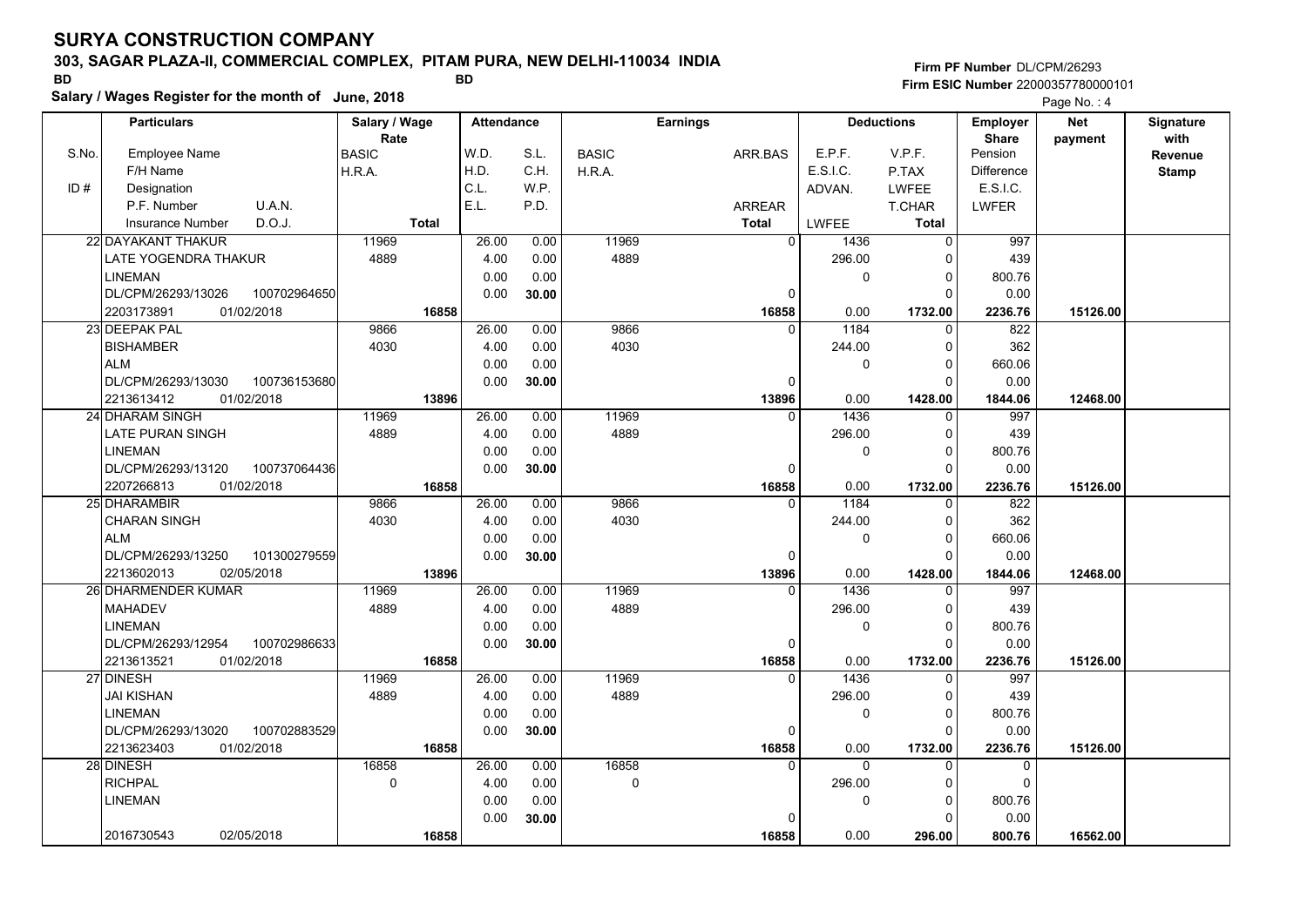### **303, SAGAR PLAZA-II, COMMERCIAL COMPLEX, PITAM PURA, NEW DELHI-110034 INDIA**

**Salary / Wages Register for the month of June, 2018 BD BD**

### **Firm PF Number**DL/CPM/26293**Firm ESIC Number** 22000357780000101

|       | <b>Particulars</b>                               | Salary / Wage        | <b>Attendance</b> |       |              | <b>Earnings</b> |                          | <b>Deductions</b>   | <b>Employer</b>         | <b>Net</b> | Signature       |
|-------|--------------------------------------------------|----------------------|-------------------|-------|--------------|-----------------|--------------------------|---------------------|-------------------------|------------|-----------------|
| S.No. | <b>Employee Name</b>                             | Rate<br><b>BASIC</b> | W.D.              | S.L.  | <b>BASIC</b> | ARR.BAS         | E.P.F.                   | V.P.F.              | <b>Share</b><br>Pension | payment    | with<br>Revenue |
|       | F/H Name                                         | H.R.A.               | H.D.              | C.H.  | H.R.A.       |                 | E.S.I.C.                 | P.TAX               | <b>Difference</b>       |            | <b>Stamp</b>    |
| ID#   | Designation                                      |                      | C.L.              | W.P.  |              |                 | ADVAN.                   | <b>LWFEE</b>        | E.S.I.C.                |            |                 |
|       | P.F. Number<br>U.A.N.                            |                      | E.L.              | P.D.  |              | ARREAR          |                          | <b>T.CHAR</b>       | <b>LWFER</b>            |            |                 |
|       | D.O.J.<br><b>Insurance Number</b>                | <b>Total</b>         |                   |       |              | <b>Total</b>    | LWFEE                    | Total               |                         |            |                 |
|       | 29 DINESH KUMAR                                  | 9866                 | 26.00             | 0.00  | 9866         |                 | $\overline{0}$<br>1184   | $\mathbf 0$         | 822                     |            |                 |
|       | <b>JAMUNA DASS</b>                               | 4030                 | 4.00              | 0.00  | 4030         |                 | 244.00                   | 0                   | 362                     |            |                 |
|       | <b>ALM</b>                                       |                      | 0.00              | 0.00  |              |                 | 0                        | $\mathbf 0$         | 660.06                  |            |                 |
|       | 100702886927<br>DL/CPM/26293/12978               |                      | 0.00              | 30.00 |              |                 | 0                        | $\Omega$            | 0.00                    |            |                 |
|       | 01/02/2018<br>2211638153                         | 13896                |                   |       |              | 13896           | 0.00                     | 1428.00             | 1844.06                 | 12468.00   |                 |
|       | 30 GUPTESHWAR PRASAD                             | 9866                 | 26.00             | 0.00  | 9866         |                 | 1184<br>$\Omega$         | $\mathbf 0$         | 822                     |            |                 |
|       | <b>HARIDWAR RAM</b>                              | 4030                 | 4.00              | 0.00  | 4030         |                 | 244.00                   | $\mathbf 0$         | 362                     |            |                 |
|       |                                                  |                      |                   |       |              |                 |                          | $\mathbf 0$         |                         |            |                 |
|       | <b>ALM</b><br>DL/CPM/26293/12972<br>100702860205 |                      | 0.00              | 0.00  |              |                 | 0<br>O                   | $\Omega$            | 660.06                  |            |                 |
|       | 01/02/2018                                       | 13896                | 0.00              | 30.00 |              | 13896           |                          | 1428.00             | 0.00                    | 12468.00   |                 |
|       | 2206596548<br>31 HARISH                          | 11969                | 26.00             | 0.00  | 11969        |                 | 0.00<br>1436<br>$\Omega$ |                     | 1844.06<br>997          |            |                 |
|       |                                                  |                      |                   |       |              |                 |                          | 0                   |                         |            |                 |
|       | <b>RAMANAND</b>                                  | 4889                 | 4.00              | 0.00  | 4889         |                 | 296.00                   | 0                   | 439                     |            |                 |
|       | <b>LINEMAN</b>                                   |                      | 0.00              | 0.00  |              |                 | 0                        | $\mathbf 0$         | 800.76                  |            |                 |
|       | DL/CPM/26293/12958<br>100703178094               |                      | 0.00              | 30.00 |              |                 | $\Omega$                 | $\Omega$            | 0.00                    |            |                 |
|       | 2206582757<br>01/02/2018<br>32 HIRA LAL          | 16858<br>9866        | 16.00             |       | 7235         | 16858           | 0.00<br>868<br>$\Omega$  | 1732.00             | 2236.76<br>603          | 15126.00   |                 |
|       |                                                  | 4030                 |                   | 0.00  | 2955         |                 |                          | 0<br>$\mathbf 0$    |                         |            |                 |
|       | LATE ROSHAN LAL                                  |                      | 3.00              | 0.00  |              |                 | 179.00                   | $\Omega$            | 265                     |            |                 |
|       | <b>ALM</b>                                       |                      | 3.00              | 8.00  |              |                 | 0<br>$\Omega$            | $\Omega$            | 484.03                  |            |                 |
|       | DL/CPM/26293/12973<br>100737067201               |                      | 0.00              | 22.00 |              |                 |                          |                     | 0.00                    |            |                 |
|       | 2212840945<br>01/02/2018<br>33 JAI BHAGWAN       | 13896<br>11969       |                   |       | 11969        | 10190           | 0.00<br>$\Omega$         | 1047.00<br>$\Omega$ | 1352.03                 | 9143.00    |                 |
|       |                                                  | 4889                 | 26.00<br>4.00     | 0.00  | 4889         |                 | 1436                     |                     | 997                     |            |                 |
|       | <b>ISHWAR SINGH</b>                              |                      |                   | 0.00  |              |                 | 296.00                   | $\Omega$            | 439                     |            |                 |
|       | <b>LINEMAN</b>                                   |                      | 0.00              | 0.00  |              |                 | 0                        | $\mathbf 0$         | 800.76                  |            |                 |
|       | DL/CPM/26293/13079<br>100702873931               |                      | 0.00              | 30.00 |              |                 | 0                        | $\mathbf 0$         | 0.00                    |            |                 |
|       | 2207259838<br>01/02/2018                         | 16858                |                   |       |              | 16858           | 0.00<br>$\Omega$         | 1732.00             | 2236.76                 | 15126.00   |                 |
|       | 34 JITENDER                                      | 9866                 | 26.00             | 0.00  | 9866         |                 | 1184                     | $\mathbf 0$         | 822                     |            |                 |
|       | LATE NAFE SINGH                                  | 4030                 | 4.00              | 0.00  | 4030         |                 | 244.00                   | 0                   | 362                     |            |                 |
|       | <b>ALM</b>                                       |                      | 0.00              | 0.00  |              |                 | 0                        | $\mathbf 0$         | 660.06                  |            |                 |
|       | DL/CPM/26293/13082<br>100919887344               |                      | 0.00              | 30.00 |              |                 | $\Omega$                 | $\Omega$            | 0.00                    |            |                 |
|       | 2016203338<br>01/02/2018                         | 13896                |                   |       |              | 13896           | 0.00                     | 1428.00             | 1844.06                 | 12468.00   |                 |
|       | 35 KAMLESH KUMAR                                 | 9866                 | 26.00             | 0.00  | 9866         |                 | 1184<br>$\Omega$         | $\Omega$            | 822                     |            |                 |
|       | SAYAFAL                                          | 4030                 | 4.00              | 0.00  | 4030         |                 | 244.00                   | 0                   | 362                     |            |                 |
|       | <b>ALM</b>                                       |                      | 0.00              | 0.00  |              |                 | 0                        | 0                   | 660.06                  |            |                 |
|       | DL/CPM/26293/13125<br>100738267281               |                      | 0.00              | 30.00 |              |                 |                          | $\Omega$            | 0.00                    |            |                 |
|       | 2211693522<br>01/02/2018                         | 13896                |                   |       |              | 13896           | 0.00                     | 1428.00             | 1844.06                 | 12468.00   |                 |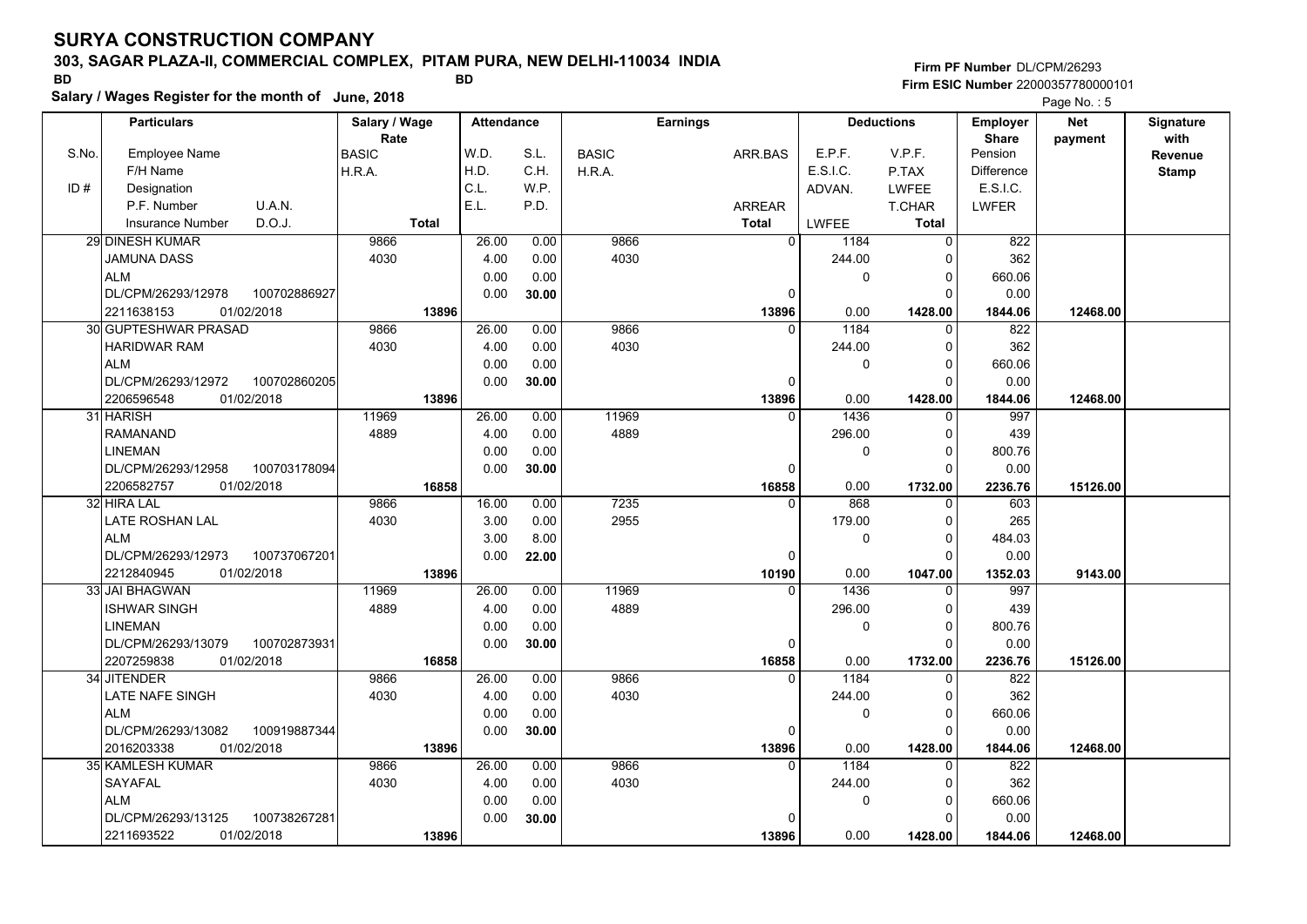### **303, SAGAR PLAZA-II, COMMERCIAL COMPLEX, PITAM PURA, NEW DELHI-110034 INDIA**

**Salary / Wages Register for the month of June, 2018 BD BD**

### **Firm PF Number**DL/CPM/26293**Firm ESIC Number** 22000357780000101

|       | <b>Particulars</b>                                   | Salary / Wage<br>Rate |              | <b>Attendance</b> |              |               | <b>Earnings</b> |                          | <b>Deductions</b>    | <b>Employer</b><br><b>Share</b> | <b>Net</b> | Signature<br>with |
|-------|------------------------------------------------------|-----------------------|--------------|-------------------|--------------|---------------|-----------------|--------------------------|----------------------|---------------------------------|------------|-------------------|
| S.No. | Employee Name                                        | <b>BASIC</b>          |              | W.D.              | S.L.         | <b>BASIC</b>  | ARR BAS         | E.P.F.                   | V.P.F.               | Pension                         | payment    | <b>Revenue</b>    |
|       | F/H Name                                             | H.R.A.                |              | H.D.              | C.H.         | H.R.A.        |                 | E.S.I.C.                 | P.TAX                | <b>Difference</b>               |            | <b>Stamp</b>      |
| ID#   | Designation                                          |                       |              | C.L.              | W.P.         |               |                 | ADVAN.                   | <b>LWFEE</b>         | E.S.I.C.                        |            |                   |
|       | U.A.N.<br>P.F. Number                                |                       |              | E.L.              | P.D.         |               | <b>ARREAR</b>   |                          | <b>T.CHAR</b>        | <b>LWFER</b>                    |            |                   |
|       | D.O.J.<br><b>Insurance Number</b>                    |                       | <b>Total</b> |                   |              |               | <b>Total</b>    | <b>LWFEE</b>             | <b>Total</b>         |                                 |            |                   |
|       | 36 KISHORI LAL                                       | 11969                 |              | 26.00             | 0.00         | 11969         |                 | $\mathbf{0}$<br>1436     | $\Omega$             | 997                             |            |                   |
|       | <b>MOHAN LAL</b>                                     | 4889                  |              | 4.00              | 0.00         | 4889          |                 | 296.00                   | n                    | 439                             |            |                   |
|       | <b>LINEMAN</b>                                       |                       |              | 0.00              | 0.00         |               |                 | 0                        | $\Omega$             | 800.76                          |            |                   |
|       | DL/CPM/26293/13123<br>100737333971                   |                       |              | 0.00              | 30.00        |               |                 | $\mathbf 0$              | $\Omega$             | 0.00                            |            |                   |
|       | 01/02/2018<br>2015969559                             |                       | 16858        |                   |              |               | 16858           | 0.00                     | 1732.00              | 2236.76                         | 15126.00   |                   |
|       | 37 KRISHAN                                           | 9866                  |              | 26.00             | 0.00         | 9866          |                 | 1184<br>$\Omega$         | $\Omega$             | 822                             |            |                   |
|       | CHHOTE LAL                                           | 4030                  |              | 4.00              | 0.00         | 4030          |                 | 244.00                   | $\Omega$             | 362                             |            |                   |
|       | <b>ALM</b>                                           |                       |              | 0.00              | 0.00         |               |                 | 0                        | $\Omega$             | 660.06                          |            |                   |
|       | DL/CPM/26293/12962<br>100736241537                   |                       |              | 0.00              | 30.00        |               |                 | 0                        | $\Omega$             | 0.00                            |            |                   |
|       | 01/02/2018<br>2213613427                             |                       | 13896        |                   |              |               | 13896           | 0.00                     | 1428.00              | 1844.06                         | 12468.00   |                   |
|       | <b>38 KRISHAN KUMAR</b>                              | 11969                 |              | 26.00             | 0.00         | 11969         |                 | 1436<br>$\Omega$         | 0                    | 997                             |            |                   |
|       | <b>RAM KALAN</b>                                     | 4889                  |              | 4.00              | 0.00         | 4889          |                 | 296.00                   | $\Omega$             | 439                             |            |                   |
|       | <b>LINEMAN</b>                                       |                       |              | 0.00              | 0.00         |               |                 | 0                        | $\Omega$             | 800.76                          |            |                   |
|       | DL/CPM/26293/13098<br>100737902222                   |                       |              | 0.00              | 30.00        |               |                 | $\mathbf 0$              | $\Omega$             | 0.00                            |            |                   |
|       | 2212664400<br>01/02/2018                             |                       | 16858        |                   |              |               | 16858           | 0.00                     | 1732.00              | 2236.76                         | 15126.00   |                   |
|       | <b>39 KRISHAN KUMAR</b>                              | 9866                  |              | 26.00             | 0.00         | 9866          |                 | 1184<br>$\Omega$         | $\Omega$             | 822                             |            |                   |
|       | <b>LATE SHYAM LAL</b>                                | 4030                  |              | 4.00              | 0.00         | 4030          |                 | 244.00                   | $\Omega$             | 362                             |            |                   |
|       | <b>ALM</b>                                           |                       |              | 0.00              | 0.00         |               |                 | 0                        | $\Omega$             | 660.06                          |            |                   |
|       | 100737071420<br>DL/CPM/26293/13109                   |                       |              | 0.00              | 30.00        |               |                 | $\mathbf 0$              | $\Omega$             | 0.00                            |            |                   |
|       | 01/02/2018<br>2213942143                             |                       | 13896        |                   |              |               | 13896           | 0.00                     | 1428.00              | 1844.06                         | 12468.00   |                   |
|       | 40 KRISHAN KUMAR                                     | 11969                 |              | 26.00             | 0.00         | 11969         |                 | 1436<br>$\Omega$         |                      | 997                             |            |                   |
|       | <b>DEEP CHAND</b>                                    | 4889                  |              | 4.00              | 0.00         | 4889          |                 | 296.00                   | $\Omega$             | 439                             |            |                   |
|       | <b>LINEMAN</b>                                       |                       |              | 0.00              | 0.00         |               |                 | 0                        | 0                    | 800.76                          |            |                   |
|       | 100702788914<br>DL/CPM/26293/13019                   |                       |              | 0.00              | 30.00        |               |                 | $\mathbf 0$              | $\Omega$             | 0.00                            |            |                   |
|       | 2211620717<br>01/02/2018                             |                       | 16858        |                   |              |               | 16858           | 0.00                     | 1732.00              | 2236.76                         | 15126.00   |                   |
|       | 41 KRISHAN PAL                                       | 9866                  |              | 26.00             | 0.00         | 9866          |                 | 1184<br>$\Omega$         | $\Omega$             | 822                             |            |                   |
|       | <b>LAXMAN SINGH</b>                                  | 4030                  |              | 4.00              | 0.00         | 4030          |                 | 244.00                   | $\Omega$             | 362                             |            |                   |
|       | <b>ALM</b>                                           |                       |              | 0.00              | 0.00         |               |                 | 0                        | $\mathbf 0$          | 660.06                          |            |                   |
|       | 100737086852<br>DL/CPM/26293/13028                   |                       |              | 0.00              | 30.00        |               |                 | 0                        | C                    | 0.00                            |            |                   |
|       | 1107262818<br>01/02/2018                             |                       | 13896        |                   |              |               | 13896           | 0.00<br>1436<br>$\Omega$ | 1428.00              | 1844.06                         | 12468.00   |                   |
|       | 42 KRISHAN RANA<br><b>CHETRAM</b>                    | 11969<br>4889         |              | 25.00<br>4.00     | 0.00<br>0.00 | 11969<br>4889 |                 | 296.00                   | $\Omega$<br>$\Omega$ | 997<br>439                      |            |                   |
|       |                                                      |                       |              |                   |              |               |                 |                          |                      |                                 |            |                   |
|       | <b>LINEMAN</b><br>DL/CPM/26293/13089<br>100736235682 |                       |              | 1.00<br>0.00      | 0.00         |               |                 | 0<br><sup>0</sup>        | $\Omega$<br>O        | 800.76                          |            |                   |
|       | 01/02/2018<br>2213011525                             |                       | 16858        |                   | 30.00        |               |                 | 0.00                     |                      | 0.00                            | 15126.00   |                   |
|       |                                                      |                       |              |                   |              |               | 16858           |                          | 1732.00              | 2236.76                         |            |                   |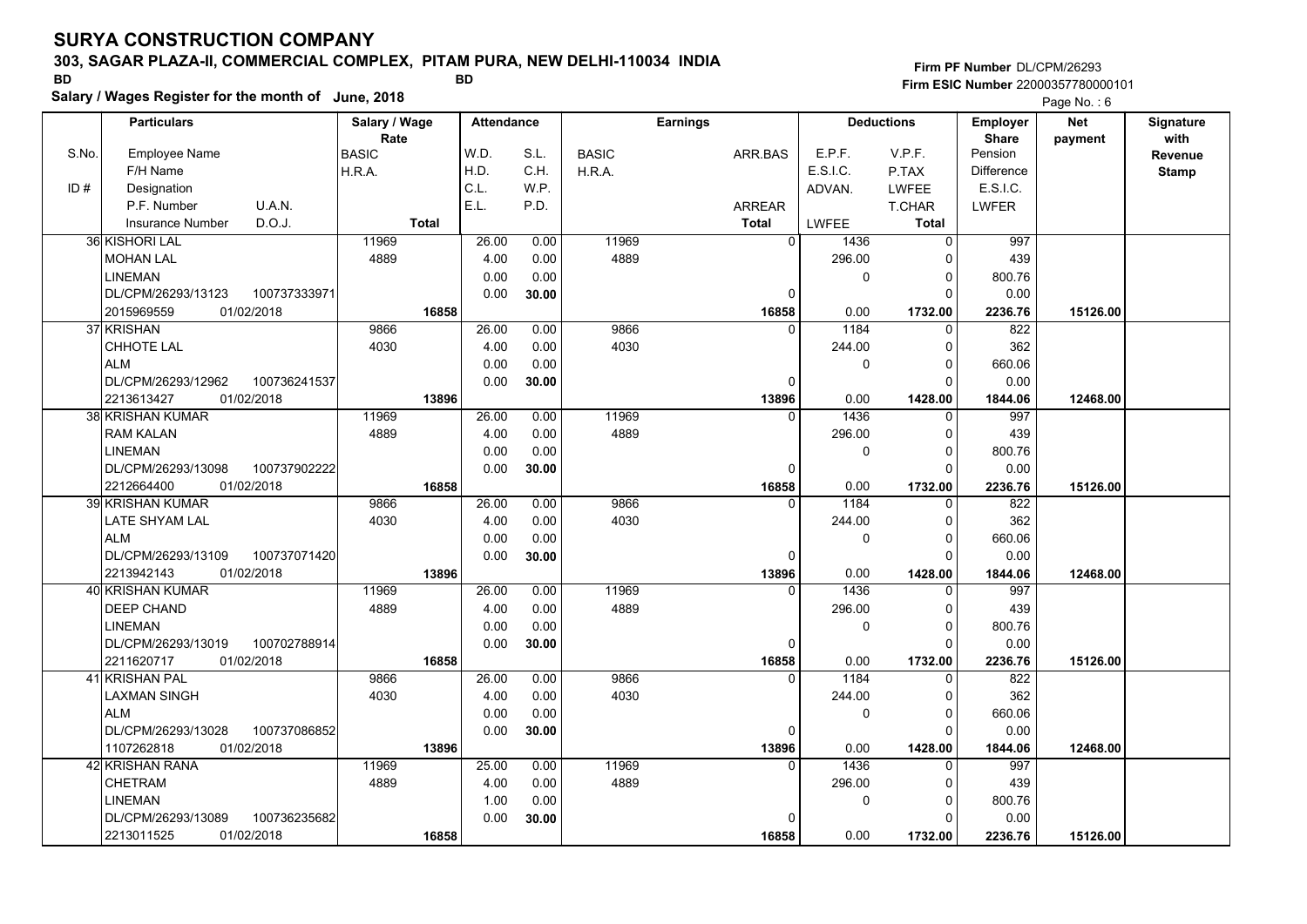### **303, SAGAR PLAZA-II, COMMERCIAL COMPLEX, PITAM PURA, NEW DELHI-110034 INDIA**

**Salary / Wages Register for the month of June, 2018 BD BD**

### **Firm PF Number**DL/CPM/26293**Firm ESIC Number** 22000357780000101

|       | <b>Particulars</b>                 | Salary / Wage        | <b>Attendance</b> |       |              | <b>Earnings</b> |                | <b>Deductions</b>    | Employer                | <b>Net</b> | Signature       |
|-------|------------------------------------|----------------------|-------------------|-------|--------------|-----------------|----------------|----------------------|-------------------------|------------|-----------------|
| S.No. | Employee Name                      | Rate<br><b>BASIC</b> | W.D.              | S.L.  | <b>BASIC</b> | ARR.BAS         | E.P.F.         | V.P.F.               | <b>Share</b><br>Pension | payment    | with<br>Revenue |
|       | F/H Name                           | H.R.A.               | H.D.              | C.H.  | H.R.A.       |                 | E.S.I.C.       | P.TAX                | <b>Difference</b>       |            | <b>Stamp</b>    |
| ID#   | Designation                        |                      | C.L.              | W.P.  |              |                 | ADVAN.         | LWFEE                | E.S.I.C.                |            |                 |
|       | U.A.N.<br>P.F. Number              |                      | E.L.              | P.D.  |              | <b>ARREAR</b>   |                | T.CHAR               | <b>LWFER</b>            |            |                 |
|       | D.O.J.<br><b>Insurance Number</b>  | <b>Total</b>         |                   |       |              | <b>Total</b>    | <b>LWFEE</b>   | <b>Total</b>         |                         |            |                 |
|       | 43 LALIT                           | 11969                | 26.00             | 0.00  | 11969        |                 | $\overline{0}$ | 1436<br>$\mathbf 0$  | 997                     |            |                 |
|       | <b>BASANT LAL</b>                  | 4889                 | 4.00              | 0.00  | 4889         |                 |                | 296.00<br>0          | 439                     |            |                 |
|       | <b>LINEMAN</b>                     |                      | 0.00              | 0.00  |              |                 |                | 0<br>$\Omega$        | 800.76                  |            |                 |
|       | DL/CPM/26293/13027<br>100702729325 |                      | 0.00              | 30.00 |              |                 | $\Omega$       | $\Omega$             | 0.00                    |            |                 |
|       | 01/02/2018<br>2211645097           | 16858                |                   |       |              | 16858           |                | 0.00<br>1732.00      | 2236.76                 | 15126.00   |                 |
|       | 44 LEKH RAJ                        | 9866                 | 26.00             | 0.00  | 9866         |                 | $\Omega$       | 1184<br>$\mathbf 0$  | 822                     |            |                 |
|       | <b>KAMAL SINGH</b>                 | 4030                 | 4.00              | 0.00  | 4030         |                 |                | 244.00<br>$\Omega$   | 362                     |            |                 |
|       | <b>ALM</b>                         |                      | 0.00              | 0.00  |              |                 |                | 0<br>$\Omega$        | 660.06                  |            |                 |
|       | DL/CPM/26293/13031<br>100702914249 |                      | 0.00              | 30.00 |              |                 | 0              | $\Omega$             | 0.00                    |            |                 |
|       | 01/02/2018<br>2214039248           | 13896                |                   |       |              | 13896           |                | 0.00<br>1428.00      | 1844.06                 | 12468.00   |                 |
|       | <b>45 LOKESH KUMAR</b>             | 11969                | 23.00             | 0.00  | 11969        |                 | $\Omega$       | 1436<br>$\Omega$     | 997                     |            |                 |
|       | <b>SARDARE</b>                     | 4889                 | 4.00              | 0.00  | 4889         |                 |                | 296.00<br>$\Omega$   | 439                     |            |                 |
|       | <b>LINEMAN</b>                     |                      | 2.00              | 0.00  |              |                 |                | $\Omega$<br>0        | 800.76                  |            |                 |
|       | DL/CPM/26293/12953<br>100703243389 |                      | 1.00              | 30.00 |              |                 | $\Omega$       | $\Omega$             | 0.00                    |            |                 |
|       | 2213613192<br>01/02/2018           | 16858                |                   |       |              | 16858           |                | 0.00<br>1732.00      | 2236.76                 | 15126.00   |                 |
|       | 46 MANBIR SINGH                    | 9866                 | 0.00              | 0.00  | 0            |                 | $\Omega$       | $\Omega$<br>0        | $\mathbf 0$             |            |                 |
|       | MOHAN LAL SINGH                    | 4030                 | 0.00              | 0.00  | 0            |                 |                | 0.00<br>0            | $\mathbf 0$             |            |                 |
|       | <b>ALM</b>                         |                      | 0.00              | 30.00 |              |                 |                | $\Omega$<br>$\Omega$ | 0.00                    |            |                 |
|       | 100703025544<br>DL/CPM/26293/13103 |                      | 0.00              | 0.00  |              |                 | 0              | $\Omega$             | 0.00                    |            |                 |
|       | 2213798499<br>01/02/2018           | 13896                |                   |       |              |                 | 0              | 0.00<br>0.00         | 0.00                    | 0.00       |                 |
|       | 47 MANI KANT JHA                   | 9866                 | 26.00             | 0.00  | 9866         |                 | $\overline{0}$ | 1184<br>$\Omega$     | 822                     |            |                 |
|       | LAKSHMI KANT JHA                   | 4030                 | 4.00              | 0.00  | 4030         |                 |                | 244.00<br>$\Omega$   | 362                     |            |                 |
|       | <b>ALM</b>                         |                      | 0.00              | 0.00  |              |                 |                | $\Omega$<br>0        | 660.06                  |            |                 |
|       | DL/CPM/26293/13127<br>100702953022 |                      | 0.00              | 30.00 |              |                 | 0              | $\Omega$             | 0.00                    |            |                 |
|       | 2213654259<br>01/02/2018           | 13896                |                   |       |              | 13896           |                | 0.00<br>1428.00      | 1844.06                 | 12468.00   |                 |
|       | 48 MANJEET                         | 9866                 | 26.00             | 0.00  | 9866         |                 | $\mathbf{0}$   | 1184<br>$\mathbf 0$  | 822                     |            |                 |
|       | YAMUNA PRASAD                      | 4030                 | 4.00              | 0.00  | 4030         |                 |                | 244.00<br>$\Omega$   | 362                     |            |                 |
|       | <b>ALM</b>                         |                      | 0.00              | 0.00  |              |                 |                | $\Omega$<br>0        | 660.06                  |            |                 |
|       | DL/CPM/26293/13018<br>100738908746 |                      | 0.00              | 30.00 |              |                 | 0              | $\Omega$             | 0.00                    |            |                 |
|       | 2016108329<br>01/02/2018           | 13896                |                   |       |              | 13896           |                | 0.00<br>1428.00      | 1844.06                 | 12468.00   |                 |
|       | 49 MANOJ KUMAR                     | 9866                 | 26.00             | 0.00  | 9866         |                 | $\Omega$       | 1184<br>0            | 822                     |            |                 |
|       | LATE KARTAR SINGH                  | 4030                 | 4.00              | 0.00  | 4030         |                 |                | 244.00<br>0          | 362                     |            |                 |
|       | <b>ALM</b>                         |                      | 0.00              | 0.00  |              |                 |                | 0<br>$\Omega$        | 660.06                  |            |                 |
|       | DL/CPM/26293/13080<br>100737056285 |                      | 0.00              | 30.00 |              |                 | $\Omega$       | $\Omega$             | 0.00                    |            |                 |
|       | 2206579841<br>01/02/2018           | 13896                |                   |       |              | 13896           |                | 0.00<br>1428.00      | 1844.06                 | 12468.00   |                 |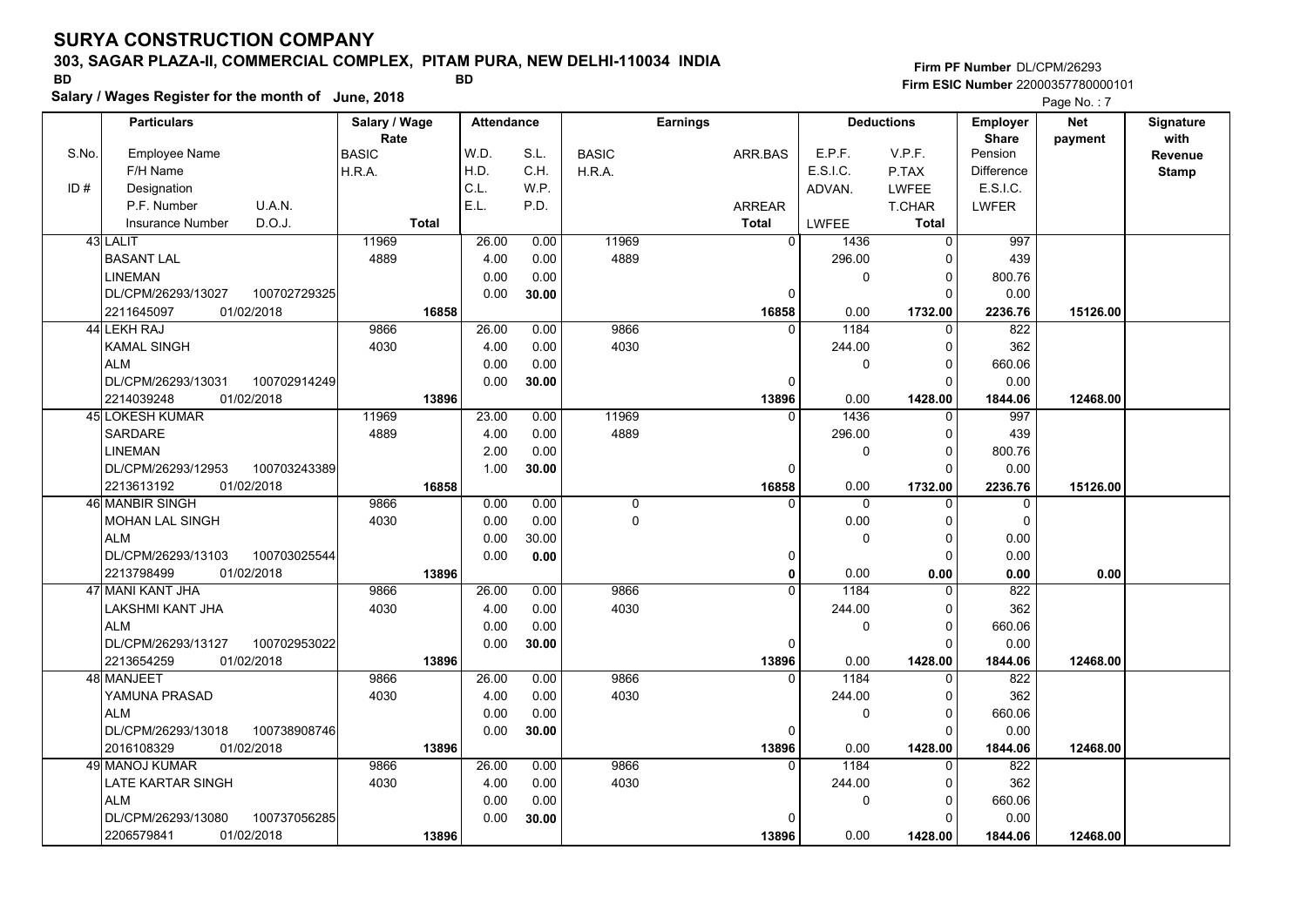### **303, SAGAR PLAZA-II, COMMERCIAL COMPLEX, PITAM PURA, NEW DELHI-110034 INDIA**

**Salary / Wages Register for the month of June, 2018 BD BD**

### **Firm PF Number**DL/CPM/26293**Firm ESIC Number** 22000357780000101

|       | <b>Particulars</b>                 |              | Salary / Wage        |              | <b>Attendance</b> |              |              | <b>Earnings</b> |                          | <b>Deductions</b>    | <b>Employer</b>         | Net      | Signature |
|-------|------------------------------------|--------------|----------------------|--------------|-------------------|--------------|--------------|-----------------|--------------------------|----------------------|-------------------------|----------|-----------|
| S.No. | <b>Employee Name</b>               |              | Rate<br><b>BASIC</b> |              | W.D.              | S.L.         | <b>BASIC</b> | ARR.BAS         | E.P.F.                   | V.P.F.               | <b>Share</b><br>Pension | payment  | with      |
|       | F/H Name                           |              | H.R.A.               |              | H.D.              | C.H.         | H.R.A.       |                 | E.S.I.C.                 | P.TAX                | <b>Difference</b>       |          | Revenue   |
| ID#   | Designation                        |              |                      |              | C.L.              | W.P.         |              |                 | ADVAN.                   | LWFEE                | E.S.I.C.                |          | Stamp     |
|       | P.F. Number                        | U.A.N.       |                      |              | E.L.              | P.D.         |              | <b>ARREAR</b>   |                          | <b>T.CHAR</b>        | LWFER                   |          |           |
|       | <b>Insurance Number</b>            | D.O.J.       |                      | <b>Total</b> |                   |              |              | <b>Total</b>    | LWFEE                    | <b>Total</b>         |                         |          |           |
|       |                                    |              |                      |              |                   |              |              |                 | $\overline{0}$           |                      |                         |          |           |
|       | 50 MANOJ SINGH                     |              | 9866                 |              | 26.00             | 0.00         | 9866         |                 | 1184                     | $\Omega$             | 822                     |          |           |
|       | <b>AJYOTI SINGH</b>                |              | 4030                 |              | 4.00              | 0.00         | 4030         |                 | 244.00                   | O                    | 362                     |          |           |
|       | <b>ALM</b>                         |              |                      |              | 0.00              | 0.00         |              |                 | 0                        | $\Omega$             | 660.06                  |          |           |
|       | DL/CPM/26293/12979                 | 100735793927 |                      |              | 0.00              | 30.00        |              |                 | 0                        | ŋ                    | 0.00                    |          |           |
|       | 2207262252                         | 01/02/2018   | 11969                | 13896        |                   |              |              | 13896           | 0.00<br>1436<br>$\Omega$ | 1428.00<br>$\Omega$  | 1844.06                 | 12468.00 |           |
|       | 51 MANOJ SINGH                     |              |                      |              | 26.00             | 0.00         | 11969        |                 |                          |                      | 997                     |          |           |
|       | LATE SITA RAM SINGH                |              | 4889                 |              | 4.00              | 0.00         | 4889         |                 | 296.00                   | $\Omega$             | 439                     |          |           |
|       | <b>LINEMAN</b>                     |              |                      |              | 0.00              | 0.00         |              |                 | 0                        | 0                    | 800.76                  |          |           |
|       | DL/CPM/26293/13118                 | 100737071719 |                      |              | 0.00              | 30.00        |              |                 | $\Omega$                 | $\Omega$             | 0.00                    |          |           |
|       | 2207262253                         | 01/02/2018   |                      | 16858        |                   |              |              | 16858           | 0.00<br>$\Omega$         | 1732.00              | 2236.76                 | 15126.00 |           |
|       | 52 MOHAN DASS                      |              | 11969                |              | 26.00             | 0.00         | 11969        |                 | 1436                     | $\Omega$             | 997                     |          |           |
|       | <b>MADAN LAL</b>                   |              | 4889                 |              | 4.00              | 0.00         | 4889         |                 | 296.00                   | $\Omega$<br>$\Omega$ | 439                     |          |           |
|       | <b>LINEMAN</b>                     |              |                      |              | 0.00              | 0.00         |              |                 | 0                        |                      | 800.76                  |          |           |
|       | DL/CPM/26293/13097                 | 100737145793 |                      |              | 0.00              | 30.00        |              |                 | $\Omega$                 | $\Omega$             | 0.00                    |          |           |
|       | 2211620736                         | 01/02/2018   |                      | 16858        | 26.00             |              | 9866         | 16858           | 0.00<br>1184<br>O        | 1732.00              | 2236.76<br>822          | 15126.00 |           |
|       | 53 MOHAN KUMAR                     |              | 9866                 |              |                   | 0.00         | 4030         |                 |                          | 0<br>$\Omega$        | 362                     |          |           |
|       | LATE RAM SOGRATH<br><b>ALM</b>     |              | 4030                 |              | 4.00              | 0.00         |              |                 | 244.00<br>$\mathbf 0$    | $\Omega$             |                         |          |           |
|       |                                    |              |                      |              | 0.00              | 0.00         |              |                 |                          | $\Omega$             | 660.06                  |          |           |
|       | DL/CPM/26293/12994                 | 100737066036 |                      |              | 0.00              | 30.00        |              |                 | $\Omega$                 |                      | 0.00                    |          |           |
|       | 2212257220<br>54 MOHINDER KUMAR    | 01/02/2018   | 11969                | 13896        | 21.00             | 0.00         | 9575         | 13896           | 0.00<br>1149<br>$\Omega$ | 1428.00<br>$\Omega$  | 1844.06<br>798          | 12468.00 |           |
|       |                                    |              |                      |              | 3.00              |              | 3911         |                 |                          | $\Omega$             | 351                     |          |           |
|       | <b>SHIV NATH</b><br><b>LINEMAN</b> |              | 4889                 |              | 0.00              | 0.00<br>6.00 |              |                 | 236.00<br>0              | $\Omega$             | 640.59                  |          |           |
|       | DL/CPM/26293/12961                 | 100998248440 |                      |              | 0.00              |              |              |                 | $\Omega$                 | $\Omega$             | 0.00                    |          |           |
|       |                                    | 01/02/2018   |                      |              |                   | 24.00        |              |                 | 0.00                     |                      |                         |          |           |
|       | 2016123697<br>55l MOMRAJ SINGH     |              | 11969                | 16858        | 25.00             | 0.00         | 11969        | 13486           | 1436<br>$\Omega$         | 1385.00<br>$\Omega$  | 1789.59<br>997          | 12101.00 |           |
|       | GANGOLA SINGH                      |              | 4889                 |              | 4.00              | 0.00         | 4889         |                 | 296.00                   | $\Omega$             | 439                     |          |           |
|       |                                    |              |                      |              | 1.00              | 0.00         |              |                 |                          | 0                    | 800.76                  |          |           |
|       | <b>LINEMAN</b>                     | 100457717479 |                      |              |                   |              |              |                 | 0                        | $\Omega$             |                         |          |           |
|       | DL/CPM/26293/13230<br>2012818898   | 05/02/2018   |                      |              | 0.00              | 30.00        |              |                 | $\Omega$                 |                      | 0.00                    |          |           |
|       | <b>56 MUKESH KUMAR</b>             |              | 11969                | 16858        | 26.00             | 0.00         | 11969        | 16858           | 0.00<br>1436<br>$\Omega$ | 1732.00<br>$\Omega$  | 2236.76<br>997          | 15126.00 |           |
|       |                                    |              | 4889                 |              | 4.00              | 0.00         | 4889         |                 | 296.00                   | $\Omega$             | 439                     |          |           |
|       | JAMNA DASS                         |              |                      |              |                   |              |              |                 |                          |                      |                         |          |           |
|       | <b>LINEMAN</b>                     |              |                      |              | 0.00              | 0.00         |              |                 | 0                        | 0<br>$\Omega$        | 800.76                  |          |           |
|       | DL/CPM/26293/13122                 | 100917995670 |                      |              | 0.00              | 30.00        |              |                 |                          |                      | 0.00                    |          |           |
|       | 2213773553                         | 01/02/2018   |                      | 16858        |                   |              |              | 16858           | 0.00                     | 1732.00              | 2236.76                 | 15126.00 |           |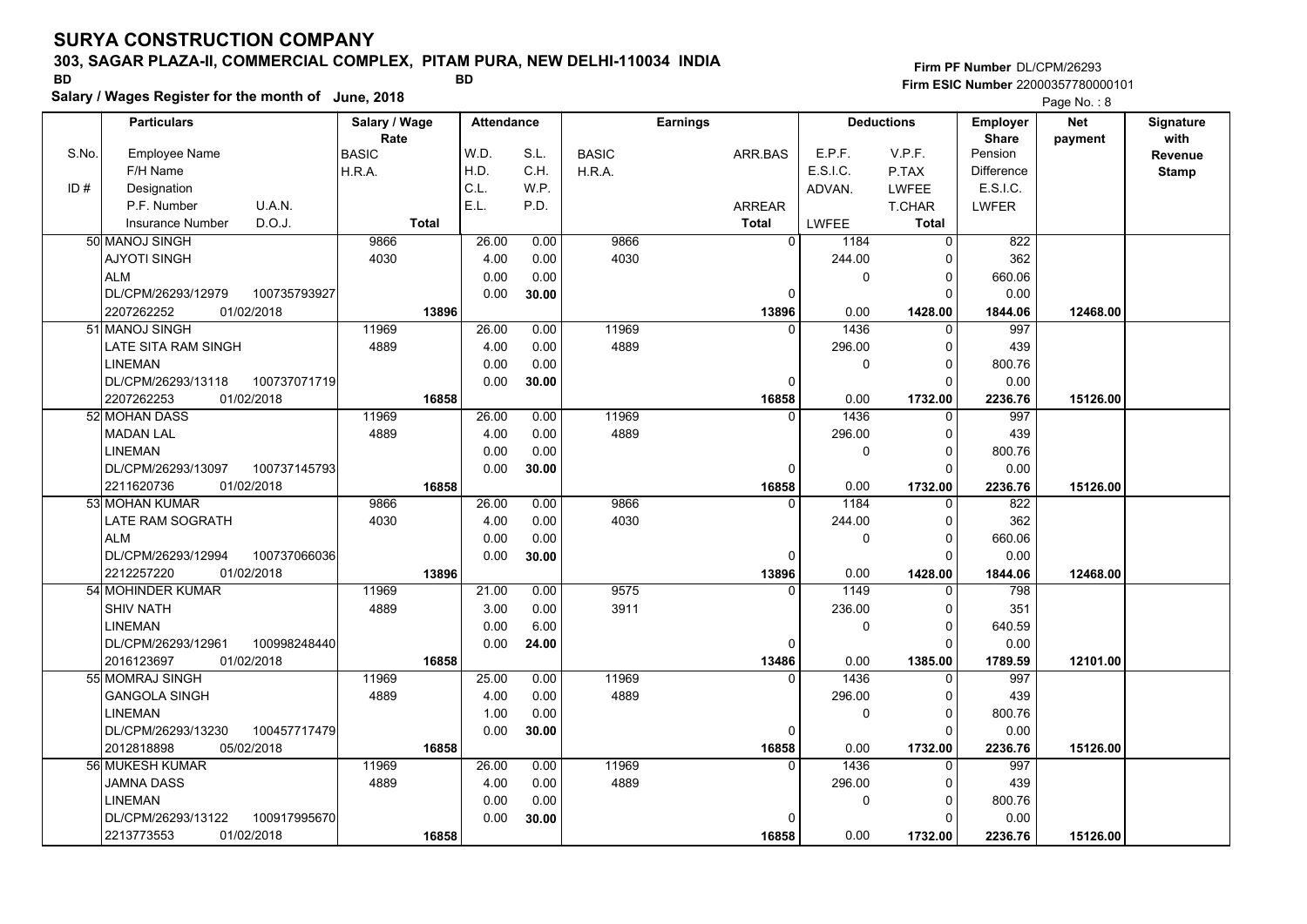### **303, SAGAR PLAZA-II, COMMERCIAL COMPLEX, PITAM PURA, NEW DELHI-110034 INDIA**

**Salary / Wages Register for the month of June, 2018 BD BD**

### **Firm PF Number**DL/CPM/26293**Firm ESIC Number** 22000357780000101

|       | <b>Particulars</b>                 | Salary / Wage |              | <b>Attendance</b> |       |              | <b>Earnings</b> |                  | <b>Deductions</b> | Employer                | <b>Net</b> | Signature       |
|-------|------------------------------------|---------------|--------------|-------------------|-------|--------------|-----------------|------------------|-------------------|-------------------------|------------|-----------------|
| S.No. | <b>Employee Name</b>               | <b>BASIC</b>  | Rate         | W.D.              | S.L.  | <b>BASIC</b> | ARR.BAS         | E.P.F.           | V.P.F.            | <b>Share</b><br>Pension | payment    | with<br>Revenue |
|       | F/H Name                           | H.R.A.        |              | H.D.              | C.H.  | H.R.A.       |                 | E.S.I.C.         | P.TAX             | <b>Difference</b>       |            | <b>Stamp</b>    |
| ID#   | Designation                        |               |              | C.L.              | W.P.  |              |                 | ADVAN.           | <b>LWFEE</b>      | E.S.I.C.                |            |                 |
|       | U.A.N.<br>P.F. Number              |               |              | E.L.              | P.D.  |              | <b>ARREAR</b>   |                  | <b>T.CHAR</b>     | <b>LWFER</b>            |            |                 |
|       | D.O.J.<br><b>Insurance Number</b>  |               | <b>Total</b> |                   |       |              | <b>Total</b>    | <b>LWFEE</b>     | <b>Total</b>      |                         |            |                 |
|       | 57 MUNNA KUMAR SHAH                | 11969         |              | 25.00             | 0.00  | 11969        |                 | $\Omega$<br>1436 | 0                 | 997                     |            |                 |
|       | LAL MANOHAR SHAH                   | 4889          |              | 4.00              | 0.00  | 4889         |                 | 296.00           | 0                 | 439                     |            |                 |
|       | <b>LINEMAN</b>                     |               |              | 1.00              | 0.00  |              |                 | 0                | 0                 | 800.76                  |            |                 |
|       | DL/CPM/26293/13086<br>100702954366 |               |              | 0.00              | 30.00 |              | $\Omega$        |                  | $\Omega$          | 0.00                    |            |                 |
|       | 2207266043<br>01/02/2018           |               | 16858        |                   |       |              | 16858           | 0.00             | 1732.00           | 2236.76                 | 15126.00   |                 |
|       | 58 MURALI MANOHAR                  | 9866          |              | 26.00             | 0.00  | 9866         |                 | 1184<br>$\Omega$ | $\Omega$          | 822                     |            |                 |
|       | <b>JAGAN NATH</b>                  | 4030          |              | 4.00              | 0.00  | 4030         |                 | 244.00           | $\Omega$          | 362                     |            |                 |
|       | <b>ALM</b>                         |               |              | 0.00              | 0.00  |              |                 | $\mathbf{0}$     | $\Omega$          | 660.06                  |            |                 |
|       | DL/CPM/26293/13028<br>100736694104 |               |              | 0.00              | 30.00 |              | 0               |                  | $\Omega$          | 0.00                    |            |                 |
|       | 01/02/2018<br>2213613235           |               | 13896        |                   |       |              | 13896           | 0.00             | 1428.00           | 1844.06                 | 12468.00   |                 |
|       | 59 MURARI JHA                      | 11969         |              | 0.00              | 0.00  | $\mathbf 0$  | $\Omega$        | $\Omega$         | $\Omega$          | $\mathbf 0$             |            |                 |
|       | <b>SURYA NARAIN JHA</b>            | 4889          |              | 0.00              | 0.00  | $\Omega$     |                 | 0.00             | $\Omega$          | $\Omega$                |            |                 |
|       | <b>LINEMAN</b>                     |               |              | 0.00              | 30.00 |              |                 | $\mathbf{0}$     | $\Omega$          | 0.00                    |            |                 |
|       | DL/CPM/26293/12959<br>100738661915 |               |              | 0.00              | 0.00  |              | 0               |                  | $\Omega$          | 0.00                    |            |                 |
|       | 1106533456<br>01/02/2018           |               | 16858        |                   |       |              | $\mathbf 0$     | 0.00             | 0.00              | 0.00                    | 0.00       |                 |
|       | 60 NARENDER                        | 11969         |              | 24.00             | 0.00  | 11969        | $\Omega$        | 1436             | $\Omega$          | 997                     |            |                 |
|       | <b>LATE OM PRAKASH</b>             | 4889          |              | 4.00              | 0.00  | 4889         |                 | 296.00           | $\Omega$          | 439                     |            |                 |
|       | <b>LINEMAN</b>                     |               |              | 2.00              | 0.00  |              |                 | 0                | $\Omega$          | 800.76                  |            |                 |
|       | DL/CPM/26293/13099<br>100737063030 |               |              | 0.00              | 30.00 |              | $\Omega$        |                  | $\Omega$          | 0.00                    |            |                 |
|       | 2213623392<br>01/02/2018           |               | 16858        |                   |       |              | 16858           | 0.00             | 1732.00           | 2236.76                 | 15126.00   |                 |
|       | 61 NARENDER                        | 11969         |              | 22.00             | 0.00  | 11969        |                 | 1436<br>$\Omega$ | $\Omega$          | 997                     |            |                 |
|       | <b>RAMKANWAR</b>                   | 4889          |              | 4.00              | 0.00  | 4889         |                 | 296.00           | $\Omega$          | 439                     |            |                 |
|       | <b>LINEMAN</b>                     |               |              | 4.00              | 0.00  |              |                 | $\mathbf 0$      | $\mathbf 0$       | 800.76                  |            |                 |
|       | DL/CPM/26293/13101<br>100703195177 |               |              | 0.00              | 30.00 |              | $\mathbf 0$     |                  | $\Omega$          | 0.00                    |            |                 |
|       | 2213613507<br>01/02/2018           |               | 16858        |                   |       |              | 16858           | 0.00             | 1732.00           | 2236.76                 | 15126.00   |                 |
|       | 62 NARESH                          | 9866          |              | 26.00             | 0.00  | 9866         |                 | 1184             | $\Omega$          | 822                     |            |                 |
|       | OM PRAKASH                         | 4030          |              | 4.00              | 0.00  | 4030         |                 | 244.00           | 0                 | 362                     |            |                 |
|       | <b>ALM</b>                         |               |              | 0.00              | 0.00  |              |                 | $\Omega$         | $\Omega$          | 660.06                  |            |                 |
|       | DL/CPM/26293/13113<br>100922852235 |               |              | 0.00              | 30.00 |              | $\Omega$        |                  | $\Omega$          | 0.00                    |            |                 |
|       | 01/02/2018<br>2016187556           |               | 13896        |                   |       |              | 13896           | 0.00             | 1428.00           | 1844.06                 | 12468.00   |                 |
|       | 63 NARESH                          | 9866          |              | 26.00             | 0.00  | 9866         |                 | 1184<br>$\Omega$ | $\Omega$          | 822                     |            |                 |
|       | <b>ISHWAR SINGH</b>                | 4030          |              | 4.00              | 0.00  | 4030         |                 | 244.00           | 0                 | 362                     |            |                 |
|       | <b>ALM</b>                         |               |              | 0.00              | 0.00  |              |                 | 0                | $\Omega$          | 660.06                  |            |                 |
|       | DL/CPM/26293/13037<br>100917699480 |               |              | 0.00              | 30.00 |              | 0               |                  | $\Omega$          | 0.00                    |            |                 |
|       | 2016179194<br>01/02/2018           |               | 13896        |                   |       |              | 13896           | 0.00             | 1428.00           | 1844.06                 | 12468.00   |                 |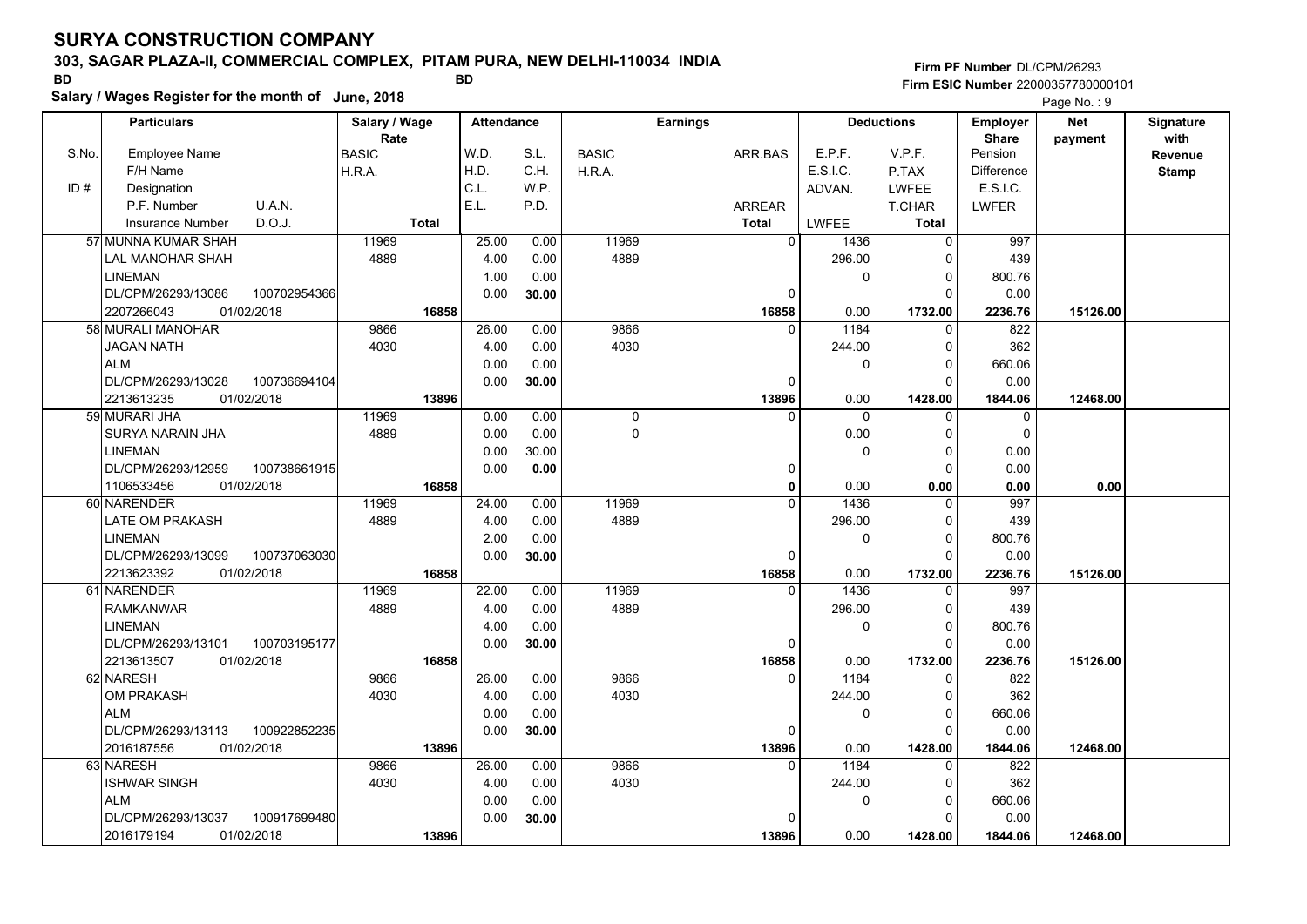### **303, SAGAR PLAZA-II, COMMERCIAL COMPLEX, PITAM PURA, NEW DELHI-110034 INDIA**

**Salary / Wages Register for the month of June, 2018 BD BD Firm PF Number**DL/CPM/26293**Firm ESIC Number** 22000357780000101

|       | Salary / Wages Register for the month of June, 2018 |               |       |                   |       |              |                 |              |          |                   |                 | Page No.: 10 |                  |
|-------|-----------------------------------------------------|---------------|-------|-------------------|-------|--------------|-----------------|--------------|----------|-------------------|-----------------|--------------|------------------|
|       | <b>Particulars</b>                                  | Salary / Wage |       | <b>Attendance</b> |       |              | <b>Earnings</b> |              |          | <b>Deductions</b> | <b>Employer</b> | <b>Net</b>   | <b>Signature</b> |
|       |                                                     | Rate          |       |                   |       |              |                 |              |          |                   | <b>Share</b>    | payment      | with             |
| S.No. | Employee Name                                       | <b>BASIC</b>  |       | W.D.              | S.L.  | <b>BASIC</b> |                 | ARR.BAS      | E.P.F.   | V.P.F.            | Pension         |              | Revenue          |
|       | F/H Name                                            | H.R.A.        |       | H.D.              | C.H.  | H.R.A.       |                 |              | E.S.I.C. | P.TAX             | Difference      |              | Stamp            |
| ID#   | Designation                                         |               |       | C.L.              | W.P.  |              |                 |              | ADVAN.   | <b>LWFEE</b>      | E.S.I.C.        |              |                  |
|       | U.A.N.<br>P.F. Number                               |               |       | E.L.              | P.D.  |              |                 | ARREAR       |          | T.CHAR            | <b>LWFER</b>    |              |                  |
|       | D.O.J.<br><b>Insurance Number</b>                   | <b>Total</b>  |       |                   |       |              |                 | <b>Total</b> | LWFEE    | Total             |                 |              |                  |
|       | 64 NARESH KUMAR                                     | 9866          |       | 26.00             | 0.00  | 9866         |                 | $\mathbf{0}$ | 1184     | $\Omega$          | 822             |              |                  |
|       | LATE PRAHLAD                                        | 4030          |       | 4.00              | 0.00  | 4030         |                 |              | 244.00   | $\Omega$          | 362             |              |                  |
|       | ALM                                                 |               |       | 0.00              | 0.00  |              |                 |              | 0        | 0                 | 660.06          |              |                  |
|       | 100702962048<br>DL/CPM/26293/13126                  |               |       | 0.00              | 30.00 |              |                 | 0            |          | $\Omega$          | 0.00            |              |                  |
|       | 01/02/2018<br>1110045411                            |               | 13896 |                   |       |              |                 | 13896        | 0.00     | 1428.00           | 1844.06         | 12468.00     |                  |
|       | 65 NAROTTAM KUMAR SHARMA                            | 11969         |       | 26.00             | 0.00  | 11969        |                 |              | 1436     |                   | 997             |              |                  |
|       | <b>BAJRANG LAL SHARMA</b>                           | 4889          |       | 4.00              | 0.00  | 4889         |                 |              | 296.00   | $\Omega$          | 439             |              |                  |
|       | <b>LINEMAN</b>                                      |               |       | 0.00              | 0.00  |              |                 |              | $\Omega$ | $\Omega$          | 800.76          |              |                  |
|       | DL/CPM/26293/13021<br>100735997798                  |               |       | 0.00              | 30.00 |              |                 | 0            |          | $\Omega$          | 0.00            |              |                  |
|       | 2213613399<br>01/02/2018                            |               | 16858 |                   |       |              |                 | 16858        | 0.00     | 1732.00           | 2236.76         | 15126.00     |                  |
|       | 66 OM KANWAR                                        | 11969         |       | 26.00             | 0.00  | 11969        |                 | $\Omega$     | 1436     | $\Omega$          | 997             |              |                  |
|       | LATE SURENDER KUMAR                                 | 4889          |       | 4.00              | 0.00  | 4889         |                 |              | 296.00   | 0                 | 439             |              |                  |
|       | <b>FOREMAN</b>                                      |               |       | 0.00              | 0.00  |              |                 |              | 0        | $\Omega$          | 800.76          |              |                  |
|       | DL/CPM/26293/13083<br>100702964201                  |               |       | 0.00              | 30.00 |              |                 | 0            |          | $\Omega$          | 0.00            |              |                  |
|       | 2211620762<br>01/02/2018                            |               | 16858 |                   |       |              |                 | 16858        | 0.00     | 1732.00           | 2236.76         | 15126.00     |                  |
| 67    | PANKAJ KUMAR CHAUDHARY                              | 9866          |       | 26.00             | 0.00  | 9866         |                 | $\Omega$     | 1184     | $\Omega$          | 822             |              |                  |
|       | LATE RAMISHWAR CAHUDHARY                            | 4030          |       | 4.00              | 0.00  | 4030         |                 |              | 244.00   | $\Omega$          | 362             |              |                  |
|       | <b>ALM</b>                                          |               |       | 0.00              | 0.00  |              |                 |              | 0        | 0                 | 660.06          |              |                  |
|       | DL/CPM/26293/13036<br>100888739386                  |               |       | 0.00              | 30.00 |              |                 | 0            |          | $\Omega$          | 0.00            |              |                  |
|       | 01/02/2018<br>2211754347                            |               | 13896 |                   |       |              |                 | 13896        | 0.00     | 1428.00           | 1844.06         | 12468.00     |                  |
|       | 68 PARMOD KUMAR                                     | 9866          |       | 26.00             | 0.00  | 9866         |                 |              | 1184     |                   | 822             |              |                  |
|       | <b>DILBAG SINGH</b>                                 | 4030          |       | 4.00              | 0.00  | 4030         |                 |              | 244.00   | $\Omega$          | 362             |              |                  |
|       | <b>ALM</b>                                          |               |       | 0.00              | 0.00  |              |                 |              | $\Omega$ | $\Omega$          | 660.06          |              |                  |
|       | DL/CPM/26293/13128<br>100736374254                  |               |       | 0.00              | 30.00 |              |                 | 0            |          | $\Omega$          | 0.00            |              |                  |
|       | 2213613161<br>01/02/2018                            |               | 13896 |                   |       |              |                 | 13896        | 0.00     | 1428.00           | 1844.06         | 12468.00     |                  |
|       | 69 PAWAN KUMAR                                      | 9866          |       | 23.00             | 0.00  | 9866         |                 | $\mathbf{0}$ | 1184     | $\Omega$          | 822             |              |                  |
|       | <b>SAT NARAYAN</b>                                  | 4030          |       | 4.00              | 0.00  | 4030         |                 |              | 244.00   | $\Omega$          | 362             |              |                  |
|       | <b>ALM</b>                                          |               |       | 2.00              | 0.00  |              |                 |              | 0        | $\Omega$          | 660.06          |              |                  |
|       | DL/CPM/26293/13106<br>100738243292                  |               |       | 1.00              | 30.00 |              |                 | 0            |          | $\Omega$          | 0.00            |              |                  |
|       | 2212357329<br>01/02/2018                            |               | 13896 |                   |       |              |                 | 13896        | 0.00     | 1428.00           | 1844.06         | 12468.00     |                  |
|       | 70 PRAMOD                                           | 11969         |       | 26.00             | 0.00  | 11969        |                 | $\Omega$     | 1436     | $\Omega$          | 997             |              |                  |
|       | <b>DAYASHANKAR</b>                                  | 4889          |       | 4.00              | 0.00  | 4889         |                 |              | 296.00   | $\Omega$          | 439             |              |                  |
|       | <b>LINEMAN</b>                                      |               |       | 0.00              | 0.00  |              |                 |              | 0        | 0                 | 800.76          |              |                  |
|       | DL/CPM/26293/13092<br>100702787828                  |               |       | 0.00              | 30.00 |              |                 | $\Omega$     |          | $\Omega$          | 0.00            |              |                  |
|       | 2206578134<br>01/02/2018                            |               | 16858 |                   |       |              |                 | 16858        | 0.00     | 1732.00           | 2236.76         | 15126.00     |                  |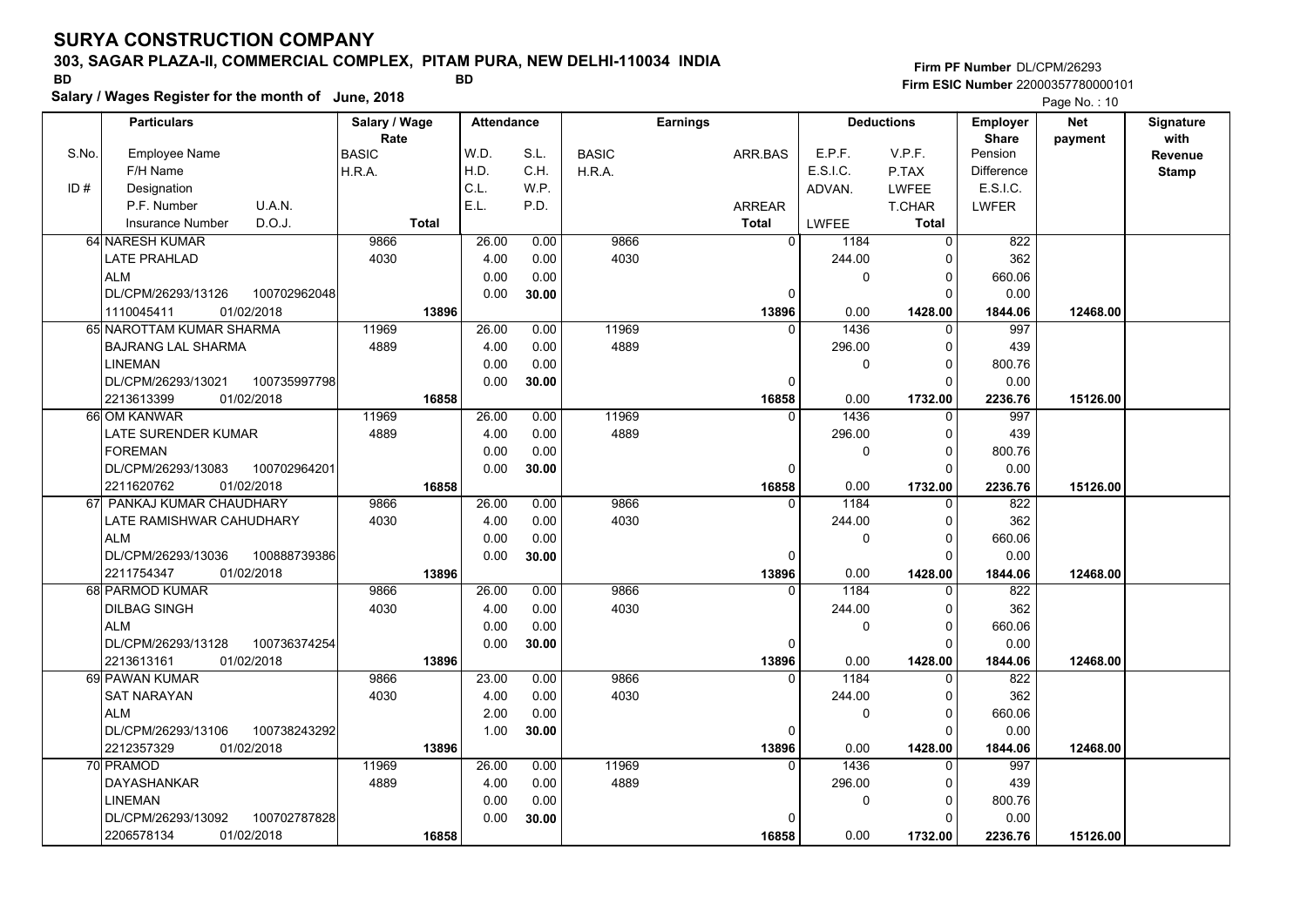### **303, SAGAR PLAZA-II, COMMERCIAL COMPLEX, PITAM PURA, NEW DELHI-110034 INDIA**

**Salary / Wages Register for the month of June, 2018 BD BD**

### **Firm PF Number**DL/CPM/26293**Firm ESIC Number** 22000357780000101

|       | <b>Particulars</b>       |              | Salary / Wage |              | <b>Attendance</b> |       |              | <b>Earnings</b> |               |          | <b>Deductions</b> | <b>Employer</b>   | <b>Net</b> | Signature    |
|-------|--------------------------|--------------|---------------|--------------|-------------------|-------|--------------|-----------------|---------------|----------|-------------------|-------------------|------------|--------------|
|       |                          |              | Rate          |              |                   |       |              |                 |               |          |                   | <b>Share</b>      | payment    | with         |
| S.No. | <b>Employee Name</b>     |              | BASIC         |              | W.D.              | S.L.  | <b>BASIC</b> |                 | ARR.BAS       | E.P.F.   | V.P.F.            | Pension           |            | Revenue      |
|       | F/H Name                 |              | H.R.A.        |              | H.D.              | C.H.  | H.R.A.       |                 |               | E.S.I.C. | P.TAX             | <b>Difference</b> |            | <b>Stamp</b> |
| ID#   | Designation              |              |               |              | C.L.              | W.P.  |              |                 |               | ADVAN.   | <b>LWFEE</b>      | E.S.I.C.          |            |              |
|       | P.F. Number              | U.A.N.       |               |              | E.L.              | P.D.  |              |                 | <b>ARREAR</b> |          | T.CHAR            | <b>LWFER</b>      |            |              |
|       | <b>Insurance Number</b>  | D.O.J.       |               | <b>Total</b> |                   |       |              |                 | <b>Total</b>  | LWFEE    | Total             |                   |            |              |
|       | 71 PRITAM SINGH          |              | 9866          |              | 26.00             | 0.00  | 9866         |                 | $\Omega$      | 1184     | $\Omega$          | 822               |            |              |
|       | PREM SINGH               |              | 4030          |              | 4.00              | 0.00  | 4030         |                 |               | 244.00   | $\Omega$          | 362               |            |              |
|       | <b>ALM</b>               |              |               |              | 0.00              | 0.00  |              |                 |               | 0        | 0                 | 660.06            |            |              |
|       | DL/CPM/26293/13110       | 100737736814 |               |              | 0.00              | 30.00 |              |                 | 0             |          | $\Omega$          | 0.00              |            |              |
|       | 01/02/2018<br>2213613240 |              |               | 13896        |                   |       |              |                 | 13896         | 0.00     | 1428.00           | 1844.06           | 12468.00   |              |
|       | 72 PYARE LAL             |              | 11969         |              | 24.00             | 0.00  | 11969        |                 | $\Omega$      | 1436     | $\Omega$          | 997               |            |              |
|       | <b>MURARI LAL</b>        |              | 4889          |              | 4.00              | 0.00  | 4889         |                 |               | 296.00   | $\Omega$          | 439               |            |              |
|       | <b>LINEMAN</b>           |              |               |              | 2.00              | 0.00  |              |                 |               | $\Omega$ | $\mathbf 0$       | 800.76            |            |              |
|       | DL/CPM/26293/13084       | 100703045736 |               |              | 0.00              | 30.00 |              |                 | 0             |          | $\Omega$          | 0.00              |            |              |
|       | 01/02/2018<br>2213832720 |              |               | 16858        |                   |       |              |                 | 16858         | 0.00     | 1732.00           | 2236.76           | 15126.00   |              |
|       | 73 PYARE LAL             |              | 11969         |              | 26.00             | 0.00  | 11969        |                 | $\Omega$      | 1436     | $\Omega$          | 997               |            |              |
|       | LATE UJAGAR LAL          |              | 4889          |              | 4.00              | 0.00  | 4889         |                 |               | 296.00   | $\Omega$          | 439               |            |              |
|       | <b>FOREMAN</b>           |              |               |              | 0.00              | 0.00  |              |                 |               | $\Omega$ | $\Omega$          | 800.76            |            |              |
|       | DL/CPM/26293/13116       | 100702964388 |               |              | 0.00              | 30.00 |              |                 | 0             |          | $\Omega$          | 0.00              |            |              |
|       | 2212969874<br>01/02/2018 |              |               | 16858        |                   |       |              |                 | 16858         | 0.00     | 1732.00           | 2236.76           | 15126.00   |              |
|       | 74 RAFFIK                |              | 11969         |              | 24.00             | 0.00  | 11969        |                 | 0             | 1436     | 0                 | 997               |            |              |
|       | <b>ROSHAN</b>            |              | 4889          |              | 4.00              | 0.00  | 4889         |                 |               | 296.00   | 0                 | 439               |            |              |
|       | <b>LINEMAN</b>           |              |               |              | 2.00              | 0.00  |              |                 |               | $\Omega$ | $\Omega$          | 800.76            |            |              |
|       | DL/CPM/26293/13093       | 100703217785 |               |              | 0.00              | 30.00 |              |                 | 0             |          | $\Omega$          | 0.00              |            |              |
|       | 01/02/2018<br>2213737935 |              |               | 16858        |                   |       |              |                 | 16858         | 0.00     | 1732.00           | 2236.76           | 15126.00   |              |
|       | 75 RAHUL                 |              | 9866          |              | 26.00             | 0.00  | 9866         |                 | $\Omega$      | 1184     | $\Omega$          | 822               |            |              |
|       | OMNARAYAN                |              | 4030          |              | 4.00              | 0.00  | 4030         |                 |               | 244.00   | $\Omega$          | 362               |            |              |
|       | <b>ALM</b>               |              |               |              | 0.00              | 0.00  |              |                 |               | 0        | $\Omega$          | 660.06            |            |              |
|       | DL/CPM/26293/13111       | 100922838744 |               |              | 0.00              | 30.00 |              |                 | $\Omega$      |          | $\Omega$          | 0.00              |            |              |
|       | 2016178306<br>01/02/2018 |              |               | 13896        |                   |       |              |                 | 13896         | 0.00     | 1428.00           | 1844.06           | 12468.00   |              |
|       | 76 RAJ KUMAR             |              | 11969         |              | 26.00             | 0.00  | 11969        |                 | $\Omega$      | 1436     | $\Omega$          | 997               |            |              |
|       | LATE ROSHAN LAL          |              | 4889          |              | 4.00              | 0.00  | 4889         |                 |               | 296.00   | 0                 | 439               |            |              |
|       | <b>LINEMAN</b>           |              |               |              | 0.00              | 0.00  |              |                 |               | 0        | 0                 | 800.76            |            |              |
|       | DL/CPM/26293/13119       | 100737067217 |               |              | 0.00              | 30.00 |              |                 | $\Omega$      |          | $\Omega$          | 0.00              |            |              |
|       | 2213613329<br>01/02/2018 |              |               | 16858        |                   |       |              |                 | 16858         | 0.00     | 1732.00           | 2236.76           | 15126.00   |              |
|       | 77 RAJ PAL               |              | 9866          |              | 26.00             | 0.00  | 9866         |                 | $\Omega$      | 1184     | $\Omega$          | 822               |            |              |
|       | DEEP CHAND               |              | 4030          |              | 4.00              | 0.00  | 4030         |                 |               | 244.00   | $\Omega$          | 362               |            |              |
|       | <b>ALM</b>               |              |               |              | 0.00              | 0.00  |              |                 |               | 0        | $\Omega$          | 660.06            |            |              |
|       | DL/CPM/26293/13104       | 100736315198 |               |              | 0.00              | 30.00 |              |                 | 0             |          | $\Omega$          | 0.00              |            |              |
|       | 01/02/2018<br>2213613207 |              |               | 13896        |                   |       |              |                 | 13896         | 0.00     | 1428.00           | 1844.06           | 12468.00   |              |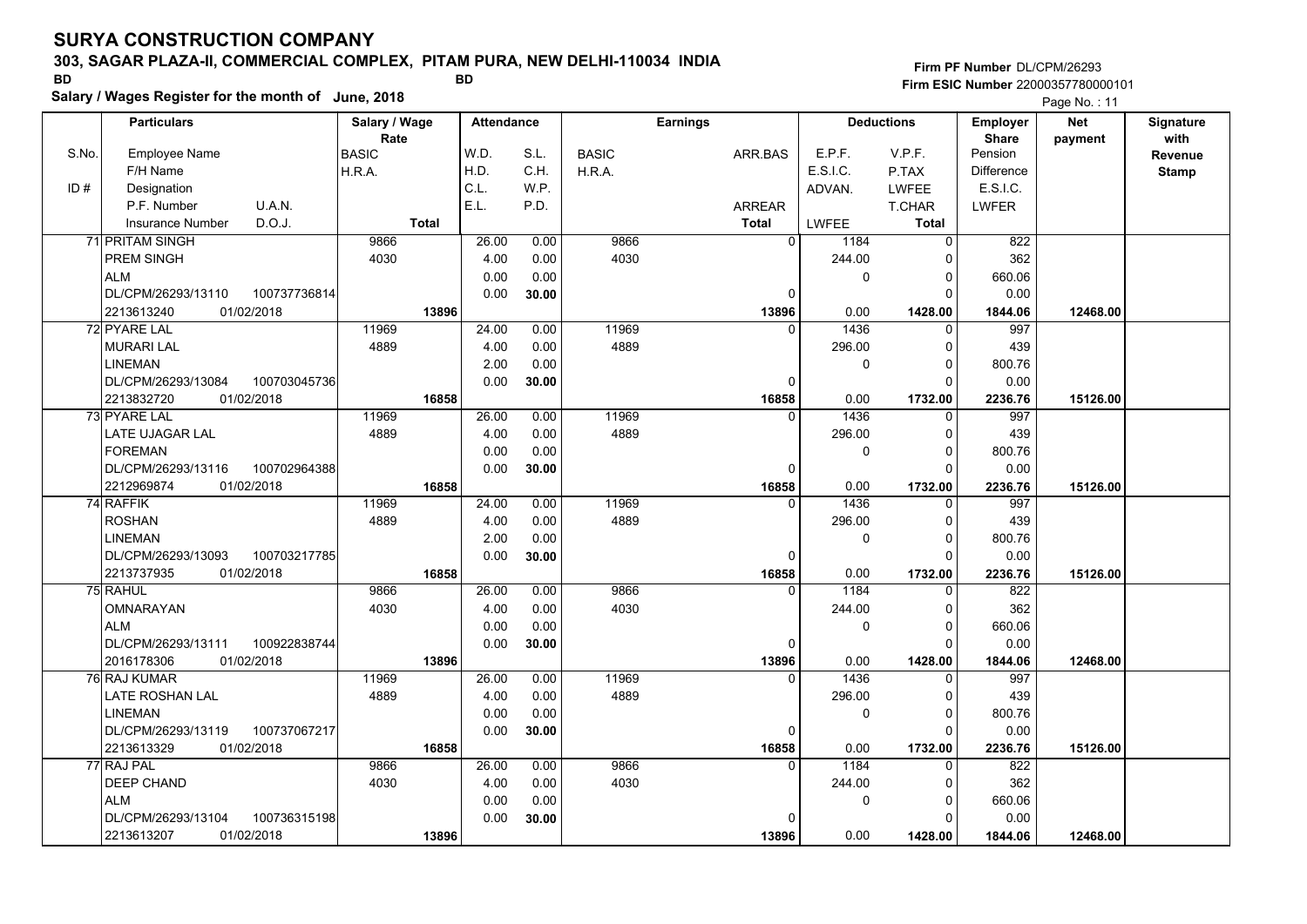### **303, SAGAR PLAZA-II, COMMERCIAL COMPLEX, PITAM PURA, NEW DELHI-110034 INDIA**

**Salary / Wages Register for the month of June, 2018 BD BD**

**Firm PF Number**DL/CPM/26293**Firm ESIC Number** 22000357780000101

|       | <b>Particulars</b>                 | Salary / Wage        | <b>Attendance</b> |       |              | <b>Earnings</b> |              | <b>Deductions</b> | <b>Employer</b>   | <b>Net</b> | Signature       |
|-------|------------------------------------|----------------------|-------------------|-------|--------------|-----------------|--------------|-------------------|-------------------|------------|-----------------|
| S.No. | Employee Name                      | Rate<br><b>BASIC</b> | W.D.              | S.L.  | <b>BASIC</b> | ARR BAS         | E.P.F.       | V.P.F.            | Share<br>Pension  | payment    | with<br>Revenue |
|       | F/H Name                           | H.R.A.               | H.D.              | C.H.  | H.R.A.       |                 | E.S.I.C.     | P.TAX             | <b>Difference</b> |            | <b>Stamp</b>    |
| ID#   | Designation                        |                      | C.L.              | W.P.  |              |                 | ADVAN.       | <b>LWFEE</b>      | E.S.I.C.          |            |                 |
|       | U.A.N.<br>P.F. Number              |                      | E.L.              | P.D.  |              | ARREAR          |              | <b>T.CHAR</b>     | <b>LWFER</b>      |            |                 |
|       | D.O.J.<br><b>Insurance Number</b>  | <b>Total</b>         |                   |       |              | <b>Total</b>    | <b>LWFEE</b> | Total             |                   |            |                 |
|       | 78 RAJBEER                         | 9866                 | 26.00             | 0.00  | 9866         | $\mathbf 0$     | 1184         | $\overline{0}$    | 822               |            |                 |
|       | <b>NATHU RAM</b>                   | 4030                 | 4.00              | 0.00  | 4030         |                 | 244.00       | $\Omega$          | 362               |            |                 |
|       | <b>ALM</b>                         |                      | 0.00              | 0.00  |              |                 | 0            | 0                 | 660.06            |            |                 |
|       | DL/CPM/26293/13186<br>101178216577 |                      | 0.00              | 30.00 |              | 0               |              | $\Omega$          | 0.00              |            |                 |
|       | 2016737965<br>01/02/2018           | 13896                |                   |       |              | 13896           | 0.00         | 1428.00           | 1844.06           | 12468.00   |                 |
|       | 79 RAJENDER                        | 11969                | 26.00             | 0.00  | 11969        | $\Omega$        | 1436         | $\Omega$          | 997               |            |                 |
|       | <b>ISHWAR SINGH</b>                | 4889                 | 4.00              | 0.00  | 4889         |                 | 296.00       | 0                 | 439               |            |                 |
|       | <b>LINEMAN</b>                     |                      | 0.00              | 0.00  |              |                 | 0            | $\Omega$          | 800.76            |            |                 |
|       | DL/CPM/26293/13223<br>100702873977 |                      | 0.00              | 30.00 |              | 0               |              | $\Omega$          | 0.00              |            |                 |
|       | 2213623431<br>01/02/2018           | 16858                |                   |       |              | 16858           | 0.00         | 1732.00           | 2236.76           | 15126.00   |                 |
|       | 80 RAJPAL                          | 11969                | 25.00             | 0.00  | 11969        | $\Omega$        | 1436         | $\mathbf{0}$      | 997               |            |                 |
|       | <b>LATE DEVI DAS</b>               | 4889                 | 4.00              | 0.00  | 4889         |                 | 296.00       | 0                 | 439               |            |                 |
|       | <b>LINEMAN</b>                     |                      | 1.00              | 0.00  |              |                 | 0            | $\Omega$          | 800.76            |            |                 |
|       | DL/CPM/26293/13100<br>100888672662 |                      | 0.00              | 30.00 |              | $\Omega$        |              | $\Omega$          | 0.00              |            |                 |
|       | 2016120607<br>01/02/2018           | 16858                |                   |       |              | 16858           | 0.00         | 1732.00           | 2236.76           | 15126.00   |                 |
|       | 81 RAJPAL                          | 9866                 | 26.00             | 0.00  | 9866         | $\Omega$        | 1184         | 0                 | 822               |            |                 |
|       | <b>RAM KISHAN</b>                  | 4030                 | 4.00              | 0.00  | 4030         |                 | 244.00       | $\Omega$          | 362               |            |                 |
|       | <b>ALM</b>                         |                      | 0.00              | 0.00  |              |                 | $\Omega$     | $\Omega$          | 660.06            |            |                 |
|       | DL/CPM/26293/13108<br>100737904416 |                      | 0.00              | 30.00 |              | $\Omega$        |              | $\Omega$          | 0.00              |            |                 |
|       | 2207262221<br>01/02/2018           | 13896                |                   |       |              | 13896           | 0.00         | 1428.00           | 1844.06           | 12468.00   |                 |
|       | 82 RAKESH KUMAR                    | 9866                 | 26.00             | 0.00  | 9866         | $\Omega$        | 1184         | $\Omega$          | 822               |            |                 |
|       | OM NARAYAN                         | 4030                 | 4.00              | 0.00  | 4030         |                 | 244.00       | 0                 | 362               |            |                 |
|       | <b>ALM</b>                         |                      | 0.00              | 0.00  |              |                 | $\Omega$     | $\mathbf 0$       | 660.06            |            |                 |
|       | 100737571934<br>DL/CPM/26293/13131 |                      | 0.00              | 30.00 |              | 0               |              | $\Omega$          | 0.00              |            |                 |
|       | 2213613167<br>01/02/2018           | 13896                |                   |       |              | 13896           | 0.00         | 1428.00           | 1844.06           | 12468.00   |                 |
|       | 83 RAM KUMAR                       | 11969                | 25.00             | 0.00  | 11969        | $\Omega$        | 1436         | $\mathbf 0$       | 997               |            |                 |
|       | <b>RAM JANAM CHAUHAN</b>           | 4889                 | 4.00              | 0.00  | 4889         |                 | 296.00       | $\Omega$          | 439               |            |                 |
|       | <b>LINEMAN</b>                     |                      | 1.00              | 0.00  |              |                 | $\pmb{0}$    | $\mathbf 0$       | 800.76            |            |                 |
|       | DL/CPM/26293/13091<br>100737901165 |                      | 0.00              | 30.00 |              | 0               |              | $\Omega$          | 0.00              |            |                 |
|       | 01/02/2018<br>1107262184           | 16858                |                   |       |              | 16858           | 0.00         | 1732.00           | 2236.76           | 15126.00   |                 |
|       | 84 RAM LAKHAN                      | 11969                | 26.00             | 0.00  | 11969        | $\Omega$        | 1436         | $\Omega$          | 997               |            |                 |
|       | <b>LATE KAMATA</b>                 | 4889                 | 4.00              | 0.00  | 4889         |                 | 296.00       | $\Omega$          | 439               |            |                 |
|       | <b>FOREMAN</b>                     |                      | 0.00              | 0.00  |              |                 | 0            | 0                 | 800.76            |            |                 |
|       | 100702960247<br>DL/CPM/26293/13117 |                      | 0.00              | 30.00 |              | 0               |              | $\Omega$          | 0.00              |            |                 |
|       | 01/02/2018<br>2207262195           | 16858                |                   |       |              | 16858           | 0.00         | 1732.00           | 2236.76           | 15126.00   |                 |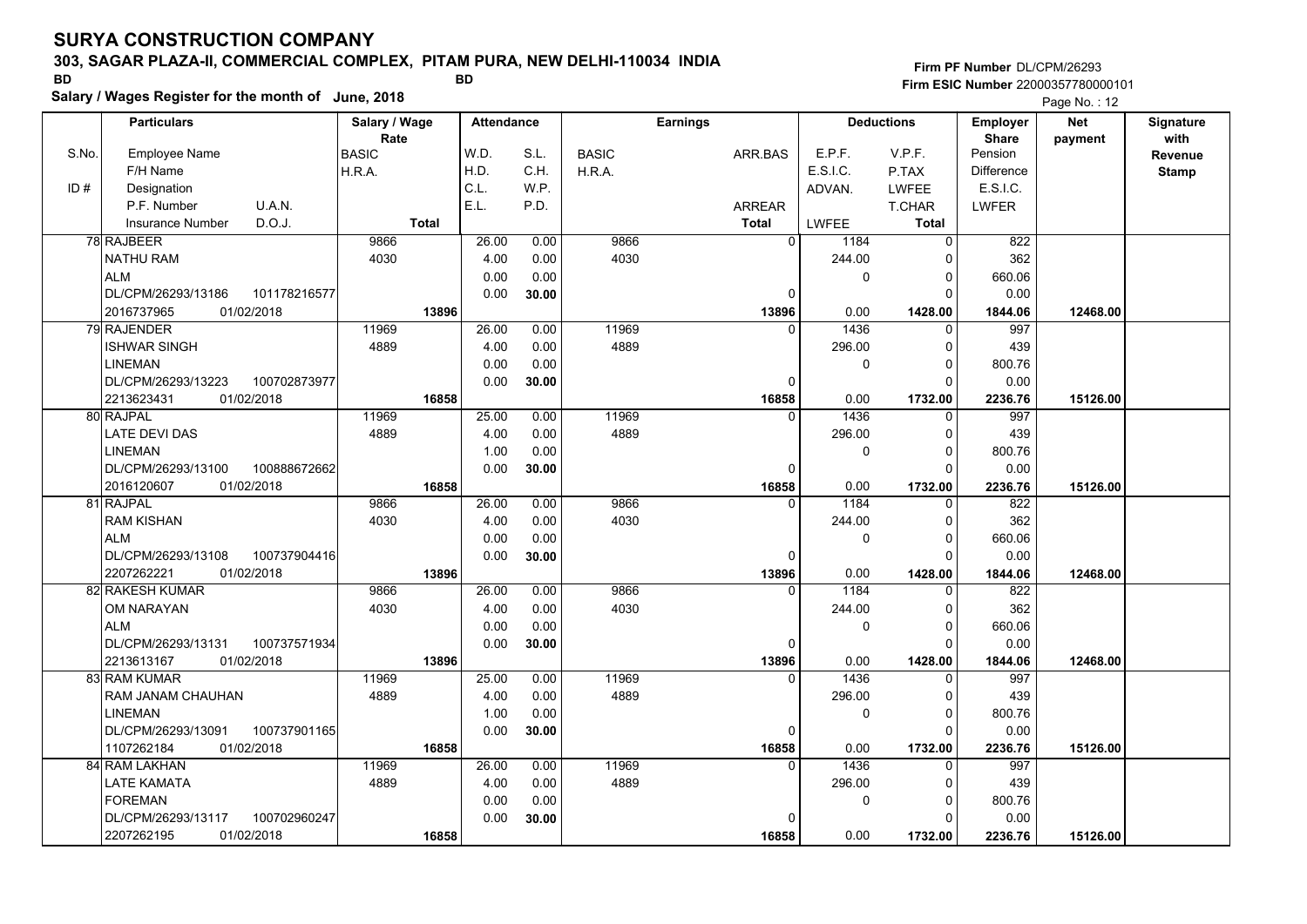### **303, SAGAR PLAZA-II, COMMERCIAL COMPLEX, PITAM PURA, NEW DELHI-110034 INDIA**

#### **Salary / Wages Register for the month of June, 2018 BD BD Firm PF Number**DL/CPM/26293**Firm ESIC Number** 22000357780000101

|       | <b>Particulars</b>                 | Salary / Wage        | <b>Attendance</b> |       |              | <b>Earnings</b> |                | <b>Deductions</b> |               | <b>Employer</b>         | <b>Net</b> | Signature       |
|-------|------------------------------------|----------------------|-------------------|-------|--------------|-----------------|----------------|-------------------|---------------|-------------------------|------------|-----------------|
| S.No. | Employee Name                      | Rate<br><b>BASIC</b> | W.D.              | S.L.  | <b>BASIC</b> | ARR.BAS         |                | E.P.F.            | V.P.F.        | <b>Share</b><br>Pension | payment    | with<br>Revenue |
|       | F/H Name                           | H.R.A.               | H.D.              | C.H.  | H.R.A.       |                 |                | E.S.I.C.          | P.TAX         | <b>Difference</b>       |            | <b>Stamp</b>    |
| ID#   | Designation                        |                      | C.L.              | W.P.  |              |                 |                | ADVAN.            | <b>LWFEE</b>  | E.S.I.C.                |            |                 |
|       | U.A.N.<br>P.F. Number              |                      | E.L.              | P.D.  |              | ARREAR          |                |                   | <b>T.CHAR</b> | <b>LWFER</b>            |            |                 |
|       | D.O.J.<br><b>Insurance Number</b>  | <b>Total</b>         |                   |       |              | <b>Total</b>    |                | <b>LWFEE</b>      | <b>Total</b>  |                         |            |                 |
|       | <b>85 RAMANAND SAW</b>             | 11969                | 26.00             | 0.00  | 11969        |                 | $\overline{0}$ | 1436              | $\mathbf 0$   | 997                     |            |                 |
|       | <b>RAMESHWER SAW</b>               | 4889                 | 4.00              | 0.00  | 4889         |                 |                | 296.00            | 0             | 439                     |            |                 |
|       | <b>LINEMAN</b>                     |                      | 0.00              | 0.00  |              |                 |                | 0                 | $\mathbf 0$   | 800.76                  |            |                 |
|       | DL/CPM/26293/13087<br>100703193673 |                      | 0.00              | 30.00 |              |                 | 0              |                   | $\Omega$      | 0.00                    |            |                 |
|       | 01/02/2018<br>2213613226           | 16858                |                   |       |              |                 | 16858          | 0.00              | 1732.00       | 2236.76                 | 15126.00   |                 |
|       | 86 RAMESH KUMAR                    | 9866                 | 26.00             | 0.00  | 9866         |                 | $\Omega$       | 1184              | $\mathbf 0$   | 822                     |            |                 |
|       | CHATRU                             | 4030                 | 4.00              | 0.00  | 4030         |                 |                | 244.00            | 0             | 362                     |            |                 |
|       | <b>ALM</b>                         |                      | 0.00              | 0.00  |              |                 |                | 0                 | $\mathbf 0$   | 660.06                  |            |                 |
|       | DL/CPM/26293/13038<br>101016589965 |                      | 0.00              | 30.00 |              |                 | $\Omega$       |                   | $\Omega$      | 0.00                    |            |                 |
|       | 2016369601<br>01/02/2018           | 13896                |                   |       |              |                 | 13896          | 0.00              | 1428.00       | 1844.06                 | 12468.00   |                 |
|       | 87 RAVI KUMAR RAJBHAR              | 9866                 | 26.00             | 0.00  | 9866         |                 | $\Omega$       | 1184              | 0             | 822                     |            |                 |
|       | <b>SURESH RAJBHAR</b>              | 4030                 | 4.00              | 0.00  | 4030         |                 |                | 244.00            | $\Omega$      | 362                     |            |                 |
|       | <b>ALM</b>                         |                      | 0.00              | 0.00  |              |                 |                | 0                 | $\Omega$      | 660.06                  |            |                 |
|       | DL/CPM/26293/13115<br>101048823565 |                      | 0.00              | 30.00 |              |                 | $\Omega$       |                   | $\Omega$      | 0.00                    |            |                 |
|       | 2303057723<br>01/02/2018           | 13896                |                   |       |              |                 | 13896          | 0.00              | 1428.00       | 1844.06                 | 12468.00   |                 |
|       | 88 RAVINDER                        | 9866                 | 26.00             | 0.00  | 9866         |                 | $\Omega$       | 1184              | $\mathbf 0$   | 822                     |            |                 |
|       | <b>AJIT KUMAR</b>                  | 4030                 | 4.00              | 0.00  | 4030         |                 |                | 244.00            | 0             | 362                     |            |                 |
|       | <b>ALM</b>                         |                      | 0.00              | 0.00  |              |                 |                | 0                 | $\Omega$      | 660.06                  |            |                 |
|       | DL/CPM/26293/13124<br>100735790800 |                      | 0.00              | 30.00 |              |                 | $\Omega$       |                   | $\Omega$      | 0.00                    |            |                 |
|       | 2213997145<br>01/02/2018           | 13896                |                   |       |              |                 | 13896          | 0.00              | 1428.00       | 1844.06                 | 12468.00   |                 |
|       | 89 RAVINDER KUMAR                  | 11969                | 26.00             | 0.00  | 11969        |                 | $\Omega$       | 1436              | $\mathbf 0$   | 997                     |            |                 |
|       | PRATAP SINGH                       | 4889                 | 4.00              | 0.00  | 4889         |                 |                | 296.00            | 0             | 439                     |            |                 |
|       | <b>LINEMAN</b>                     |                      | 0.00              | 0.00  |              |                 |                | 0                 | $\mathbf 0$   | 800.76                  |            |                 |
|       | DL/CPM/26293/12942<br>100703120270 |                      | 0.00              | 30.00 |              |                 | $\Omega$       |                   | $\Omega$      | 0.00                    |            |                 |
|       | 2206568815<br>01/02/2018           | 16858                |                   |       |              |                 | 16858          | 0.00              | 1732.00       | 2236.76                 | 15126.00   |                 |
|       | 90 RIZWAN                          | 9866                 | 26.00             | 0.00  | 9866         |                 |                | 1184              | 0             | 822                     |            |                 |
|       | <b>YUSUF</b>                       | 4030                 | 4.00              | 0.00  | 4030         |                 |                | 244.00            | $\mathbf 0$   | 362                     |            |                 |
|       | <b>ALM</b>                         |                      | 0.00              | 0.00  |              |                 |                | 0                 | $\mathbf 0$   | 660.06                  |            |                 |
|       | DL/CPM/26293/13240<br>100536479718 |                      | 0.00              | 30.00 |              |                 | $\Omega$       |                   | $\Omega$      | 0.00                    |            |                 |
|       | 2214390826<br>08/03/2018           | 13896                |                   |       |              |                 | 13896          | 0.00              | 1428.00       | 1844.06                 | 12468.00   |                 |
|       | 91 ROSHAN YADAV                    | 9866                 | 22.00             | 0.00  | 8551         |                 | 0              | 1026              | 0             | 712                     |            |                 |
|       | RAM YAGYA YADAV                    | 4030                 | 4.00              | 0.00  | 3493         |                 |                | 211.00            | 0             | 314                     |            |                 |
|       | <b>ALM</b>                         |                      | 0.00              | 4.00  |              |                 |                | 0                 | $\Omega$      | 572.09                  |            |                 |
|       | DL/CPM/26293/12993<br>100737935697 |                      | 0.00              | 26.00 |              |                 |                |                   | $\Omega$      | 0.00                    |            |                 |
|       | 2206570421<br>01/02/2018           | 13896                |                   |       |              |                 | 12044          | 0.00              | 1237.00       | 1598.09                 | 10807.00   |                 |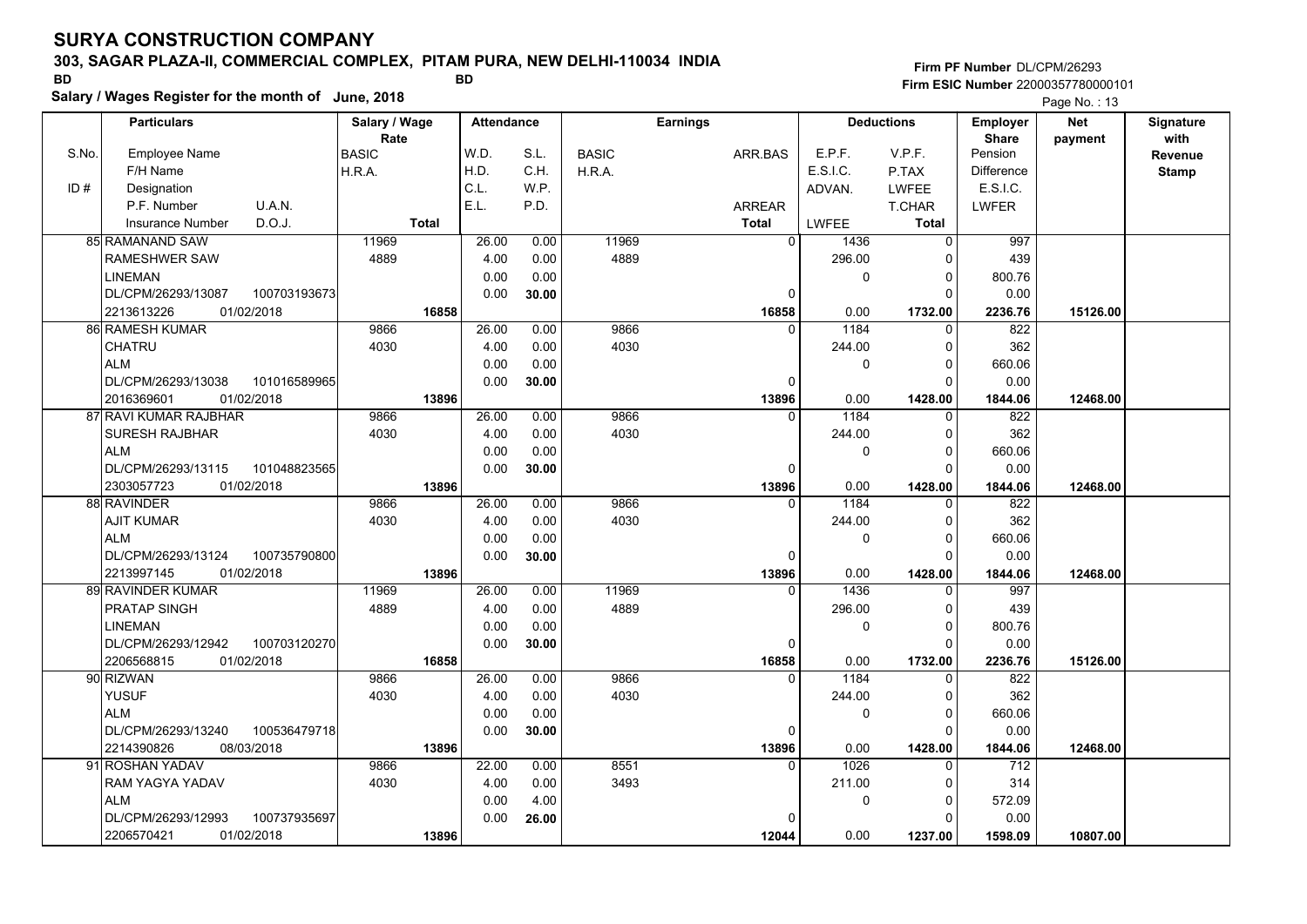### **303, SAGAR PLAZA-II, COMMERCIAL COMPLEX, PITAM PURA, NEW DELHI-110034 INDIA**

**Salary / Wages Register for the month of June, 2018 BD BD Firm PF Number**DL/CPM/26293**Firm ESIC Number** 22000357780000101

|       | <b>Particulars</b>                 |              | Salary / Wage |       | <b>Attendance</b> |              | <b>Earnings</b> |               | <b>Deductions</b> |               | <b>Employer</b> | <b>Net</b> | Signature    |
|-------|------------------------------------|--------------|---------------|-------|-------------------|--------------|-----------------|---------------|-------------------|---------------|-----------------|------------|--------------|
|       |                                    | Rate         |               |       |                   |              |                 |               | E.P.F.            |               | <b>Share</b>    | payment    | with         |
| S.No. | <b>Employee Name</b>               | <b>BASIC</b> |               | W.D.  | S.L.              | <b>BASIC</b> |                 | ARR.BAS       |                   | V.P.F.        | Pension         |            | Revenue      |
|       | F/H Name                           | H.R.A.       |               | H.D.  | C.H.              | H.R.A.       |                 |               | E.S.I.C.          | P.TAX         | Difference      |            | <b>Stamp</b> |
| ID#   | Designation                        |              |               | C.L.  | W.P.              |              |                 |               | ADVAN.            | <b>LWFEE</b>  | E.S.I.C.        |            |              |
|       | U.A.N.<br>P.F. Number              |              |               | E.L.  | P.D.              |              |                 | <b>ARREAR</b> |                   | <b>T.CHAR</b> | <b>LWFER</b>    |            |              |
|       | D.O.J.<br>Insurance Number         | <b>Total</b> |               |       |                   |              |                 | <b>Total</b>  | LWFEE             | <b>Total</b>  |                 |            |              |
|       | 92 SAJJAN SINGH                    | 11969        |               | 26.00 | 0.00              | 11969        |                 | $\Omega$      | 1436              | 0             | 997             |            |              |
|       | <b>LATE SARDAR SINGH</b>           | 4889         |               | 4.00  | 0.00              | 4889         |                 |               | 296.00            | $\Omega$      | 439             |            |              |
|       | <b>LINEMAN</b>                     |              |               | 0.00  | 0.00              |              |                 |               | 0                 | $\mathbf 0$   | 800.76          |            |              |
|       | 100702962903<br>DL/CPM/26293/13025 |              |               | 0.00  | 30.00             |              |                 | $\Omega$      |                   | $\Omega$      | 0.00            |            |              |
|       | 01/02/2018<br>2211694133           |              | 16858         |       |                   |              |                 | 16858         | 0.00              | 1732.00       | 2236.76         | 15126.00   |              |
|       | 93 SANDEEP                         | 11969        |               | 26.00 | 0.00              | 11969        |                 | $\Omega$      | 1436              | $\mathbf 0$   | 997             |            |              |
|       | <b>RAM KUMAR</b>                   | 4889         |               | 4.00  | 0.00              | 4889         |                 |               | 296.00            | $\mathbf 0$   | 439             |            |              |
|       | <b>LINEMAN</b>                     |              |               | 0.00  | 0.00              |              |                 |               | $\Omega$          | $\Omega$      | 800.76          |            |              |
|       | DL/CPM/26293/13024<br>100703164486 |              |               | 0.00  | 30.00             |              |                 | $\Omega$      |                   | $\Omega$      | 0.00            |            |              |
|       | 1113011531<br>01/02/2018           |              | 16858         |       |                   |              |                 | 16858         | 0.00              | 1732.00       | 2236.76         | 15126.00   |              |
|       | 94 SANDEEP KUMAR JAISWAL           | 11969        |               | 26.00 | 0.00              | 11969        |                 | $\Omega$      | 1436              | $\Omega$      | 997             |            |              |
|       | OM PRAKASH JAISWAL                 | 4889         |               | 4.00  | 0.00              | 4889         |                 |               | 296.00            | $\mathbf 0$   | 439             |            |              |
|       | <b>LINEMAN</b>                     |              |               | 0.00  | 0.00              |              |                 |               | 0                 | $\mathbf 0$   | 800.76          |            |              |
|       | DL/CPM/26293/12971<br>100727142628 |              |               | 0.00  | 30.00             |              |                 | $\Omega$      |                   | $\Omega$      | 0.00            |            |              |
|       | 2015973102<br>01/02/2018           |              | 16858         |       |                   |              |                 | 16858         | 0.00              | 1732.00       | 2236.76         | 15126.00   |              |
|       | 95 SANJEET JHA                     | 9866         |               | 26.00 | 0.00              | 9866         |                 | $\Omega$      | 1184              | 0             | 822             |            |              |
|       | LATE VIDUR JHA                     | 4030         |               | 4.00  | 0.00              | 4030         |                 |               | 244.00            | $\Omega$      | 362             |            |              |
|       | <b>ALM</b>                         |              |               | 0.00  | 0.00              |              |                 |               | 0                 | $\mathbf 0$   | 660.06          |            |              |
|       | DL/CPM/26293/12977<br>100702964553 |              |               | 0.00  | 30.00             |              |                 | 0             |                   | $\Omega$      | 0.00            |            |              |
|       | 2012723623<br>01/02/2018           |              | 13896         |       |                   |              |                 | 13896         | 0.00              | 1428.00       | 1844.06         | 12468.00   |              |
|       | 96 SANTOSH                         | 11969        |               | 25.00 | 0.00              | 11969        |                 | $\Omega$      | 1436              | $\Omega$      | 997             |            |              |
|       | <b>JAI RAM</b>                     | 4889         |               | 4.00  | 0.00              | 4889         |                 |               | 296.00            | $\mathbf 0$   | 439             |            |              |
|       | <b>LINEMAN</b>                     |              |               | 1.00  | 0.00              |              |                 |               | 0                 | $\mathbf 0$   | 800.76          |            |              |
|       | DL/CPM/26293/13023<br>100702884145 |              |               | 0.00  | 30.00             |              |                 | $\Omega$      |                   | $\Omega$      | 0.00            |            |              |
|       | 2207262197<br>01/02/2018           |              | 16858         |       |                   |              |                 | 16858         | 0.00              | 1732.00       | 2236.76         | 15126.00   |              |
|       | 97 SATISH KUMAR                    | 11969        |               | 21.00 | 0.00              | 11969        |                 | U             | 1436              | $\Omega$      | 997             |            |              |
|       | LATE SUBEY SINGH                   | 4889         |               | 4.00  | 0.00              | 4889         |                 |               | 296.00            | $\mathbf 0$   | 439             |            |              |
|       | <b>LINEMAN</b>                     |              |               | 0.00  | 0.00              |              |                 |               | 0                 | $\mathbf 0$   | 800.76          |            |              |
|       | DL/CPM/26293/13121<br>100702964065 |              |               | 5.00  | 30.00             |              |                 | $\Omega$      |                   | $\Omega$      | 0.00            |            |              |
|       | 2213905895<br>01/02/2018           |              | 16858         |       |                   |              |                 | 16858         | 0.00              | 1732.00       | 2236.76         | 15126.00   |              |
|       | 98 SATYWAN                         | 9866         |               | 26.00 | 0.00              | 9866         |                 | $\Omega$      | 1184              | 0             | 822             |            |              |
|       | <b>SAWROOP SINGH</b>               | 4030         |               | 4.00  | 0.00              | 4030         |                 |               | 244.00            | $\Omega$      | 362             |            |              |
|       | <b>ALM</b>                         |              |               | 0.00  | 0.00              |              |                 |               | 0                 | $\mathbf 0$   | 660.06          |            |              |
|       | DL/CPM/26293/13105<br>100738267043 |              |               | 0.00  | 30.00             |              |                 | $\Omega$      |                   | $\Omega$      | 0.00            |            |              |
|       | 2212579232<br>01/02/2018           |              | 13896         |       |                   |              |                 | 13896         | 0.00              | 1428.00       | 1844.06         | 12468.00   |              |
|       |                                    |              |               |       |                   |              |                 |               |                   |               |                 |            |              |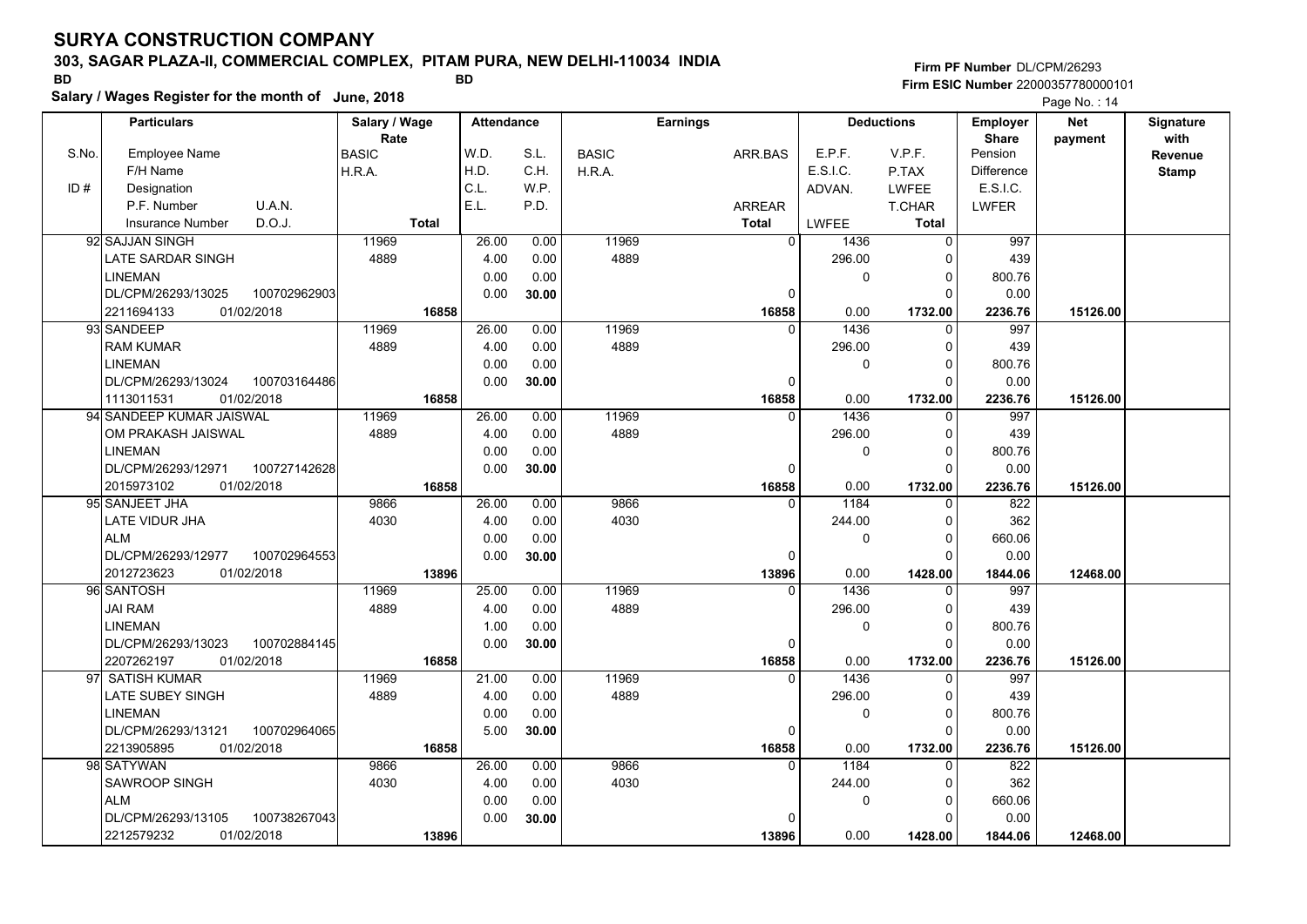### **303, SAGAR PLAZA-II, COMMERCIAL COMPLEX, PITAM PURA, NEW DELHI-110034 INDIA**

**Salary / Wages Register for the month of June, 2018 BD BD**

### **Firm PF Number**DL/CPM/26293**Firm ESIC Number** 22000357780000101

|       | <b>Particulars</b>                             |              | Salary / Wage |              | <b>Attendance</b> |              |              | <b>Earnings</b> |                   |                        | <b>Deductions</b>   | <b>Employer</b>         | Net      | Signature    |
|-------|------------------------------------------------|--------------|---------------|--------------|-------------------|--------------|--------------|-----------------|-------------------|------------------------|---------------------|-------------------------|----------|--------------|
| S.No. | <b>Employee Name</b>                           |              | Rate<br>BASIC |              | W.D.              | S.L.         | <b>BASIC</b> | ARR.BAS         |                   | E.P.F.                 | V.P.F.              | <b>Share</b><br>Pension | payment  | with         |
|       | F/H Name                                       |              | H.R.A.        |              | H.D.              | C.H.         | H.R.A.       |                 |                   | E.S.I.C.               | P.TAX               | Difference              |          | Revenue      |
| ID#   | Designation                                    |              |               |              | C.L.              | W.P.         |              |                 |                   | ADVAN.                 | <b>LWFEE</b>        | E.S.I.C.                |          | <b>Stamp</b> |
|       | P.F. Number<br>U.A.N.                          |              |               |              | E.L.              | P.D.         |              | <b>ARREAR</b>   |                   |                        | <b>T.CHAR</b>       | LWFER                   |          |              |
|       | D.O.J.<br><b>Insurance Number</b>              |              |               | <b>Total</b> |                   |              |              | <b>Total</b>    |                   | LWFEE                  | <b>Total</b>        |                         |          |              |
|       | 99 SHIV SARAN                                  |              | 9866          |              |                   |              | 9866         |                 | $\Omega$          |                        | $\Omega$            | 822                     |          |              |
|       |                                                |              |               |              | 26.00             | 0.00         |              |                 |                   | 1184                   |                     |                         |          |              |
|       | <b>HARPAL SINGH</b>                            |              | 4030          |              | 4.00              | 0.00         | 4030         |                 |                   | 244.00                 | 0                   | 362                     |          |              |
|       | <b>ALM</b><br>DL/CPM/26293/12995               |              |               |              | 0.00              | 0.00         |              |                 |                   | 0                      | 0<br>$\Omega$       | 660.06                  |          |              |
|       |                                                | 100702863352 |               |              | 0.00              | 30.00        |              |                 | 0                 |                        |                     | 0.00                    |          |              |
|       | 2207256138<br>01/02/2018                       |              |               | 13896        |                   |              |              |                 | 13896             | 0.00                   | 1428.00             | 1844.06                 | 12468.00 |              |
|       | 100 SHIVSHANKAR                                |              | 9866          |              | 26.00             | 0.00         | 9866         |                 | $\Omega$          | 1184                   | $\Omega$            | 822                     |          |              |
|       | LATE CHAVDHARI RAM                             |              | 4030          |              | 4.00              | 0.00         | 4030         |                 |                   | 244.00                 | $\Omega$            | 362                     |          |              |
|       | <b>ALM</b>                                     |              |               |              | 0.00              | 0.00         |              |                 |                   | $\mathbf{0}$           | $\mathbf 0$         | 660.06                  |          |              |
|       | DL/CPM/26293/13035                             | 100702958998 |               |              | 0.00              | 30.00        |              |                 | 0                 |                        | $\Omega$            | 0.00                    |          |              |
|       | 2207262218<br>01/02/2018                       |              |               | 13896        |                   |              |              |                 | 13896<br>$\Omega$ | 0.00                   | 1428.00             | 1844.06                 | 12468.00 |              |
|       | 101 SHRI PAL                                   |              | 11969         |              | 26.00             | 0.00         | 11969        |                 |                   | 1436                   | $\Omega$            | 997                     |          |              |
|       | <b>LATE CHOHAL SINGH</b>                       |              | 4889          |              | 4.00              | 0.00         | 4889         |                 |                   | 296.00                 | $\Omega$            | 439                     |          |              |
|       | <b>LINEMAN</b>                                 |              |               |              | 0.00              | 0.00         |              |                 |                   | $\mathbf{0}$           | $\Omega$            | 800.76                  |          |              |
|       | DL/CPM/26293/13078                             | 100737050502 |               |              | 0.00              | 30.00        |              |                 | $\Omega$          |                        | $\Omega$            | 0.00                    |          |              |
|       | 2207256149<br>01/02/2018                       |              |               | 16858        |                   |              | 9866         |                 | 16858             | 0.00                   | 1732.00             | 2236.76<br>822          | 15126.00 |              |
|       | 102 SHYAM BABU                                 |              | 9866          |              | 26.00             | 0.00         |              |                 | O                 | 1184                   | 0<br>$\Omega$       |                         |          |              |
|       | SURESH SINGH                                   |              | 4030          |              | 4.00              | 0.00         | 4030         |                 |                   | 244.00<br>$\Omega$     | $\Omega$            | 362                     |          |              |
|       | <b>ALM</b>                                     |              |               |              | 0.00              | 0.00         |              |                 |                   |                        |                     | 660.06                  |          |              |
|       | DL/CPM/26293/12643                             | 100964075537 |               |              | 0.00              | 30.00        |              |                 | $\Omega$          |                        | $\Omega$            | 0.00                    |          |              |
|       | 2205486451<br>01/11/2016<br>103 SONU           |              | 9866          | 13896        | 26.00             | 0.00         | 9866         |                 | 13896<br>$\Omega$ | 0.00<br>1184           | 1428.00<br>$\Omega$ | 1844.06<br>822          | 12468.00 |              |
|       |                                                |              |               |              |                   |              |              |                 |                   |                        | $\Omega$            | 362                     |          |              |
|       | <b>JAI BHAGWAN</b><br><b>ALM</b>               |              | 4030          |              | 4.00<br>0.00      | 0.00<br>0.00 | 4030         |                 |                   | 244.00<br>$\mathbf{0}$ | $\Omega$            | 660.06                  |          |              |
|       | DL/CPM/26293/13185                             | 101180664139 |               |              | 0.00              |              |              |                 | $\mathbf 0$       |                        | $\Omega$            | 0.00                    |          |              |
|       | 2016692396<br>01/02/2018                       |              |               | 13896        |                   | 30.00        |              |                 | 13896             | 0.00                   | 1428.00             | 1844.06                 | 12468.00 |              |
|       | 104 SUBHASH SAH                                |              | 9866          |              | 26.00             | 0.00         | 9866         |                 | $\Omega$          | 1184                   | $\Omega$            | 822                     |          |              |
|       | LATE JAI RAM SAH                               |              | 4030          |              | 4.00              | 0.00         | 4030         |                 |                   | 244.00                 | $\Omega$            | 362                     |          |              |
|       | <b>ALM</b>                                     |              |               |              | 0.00              | 0.00         |              |                 |                   |                        |                     | 660.06                  |          |              |
|       |                                                |              |               |              |                   |              |              |                 |                   | 0                      | 0<br>$\Omega$       |                         |          |              |
|       | DL/CPM/26293/13034<br>2210045413<br>01/02/2018 | 100702959937 |               |              | 0.00              | 30.00        |              |                 | $\Omega$          |                        |                     | 0.00                    |          |              |
|       | <b>105 SUBHASH THAKUR</b>                      |              | 11969         | 13896        | 26.00             | 0.00         | 11969        |                 | 13896<br>$\Omega$ | 0.00<br>1436           | 1428.00<br>$\Omega$ | 1844.06<br>997          | 12468.00 |              |
|       | PRAMOD THAKUR                                  |              | 4889          |              | 4.00              | 0.00         | 4889         |                 |                   | 296.00                 | $\Omega$            | 439                     |          |              |
|       |                                                |              |               |              |                   |              |              |                 |                   |                        |                     |                         |          |              |
|       | <b>LINEMAN</b>                                 |              |               |              | 0.00              | 0.00         |              |                 | $\Omega$          | 0                      | 0<br>$\Omega$       | 800.76                  |          |              |
|       | DL/CPM/26293/13085                             | 100703118582 |               |              | 0.00              | 30.00        |              |                 |                   |                        |                     | 0.00                    |          |              |
|       | 2213737936<br>01/02/2018                       |              |               | 16858        |                   |              |              |                 | 16858             | 0.00                   | 1732.00             | 2236.76                 | 15126.00 |              |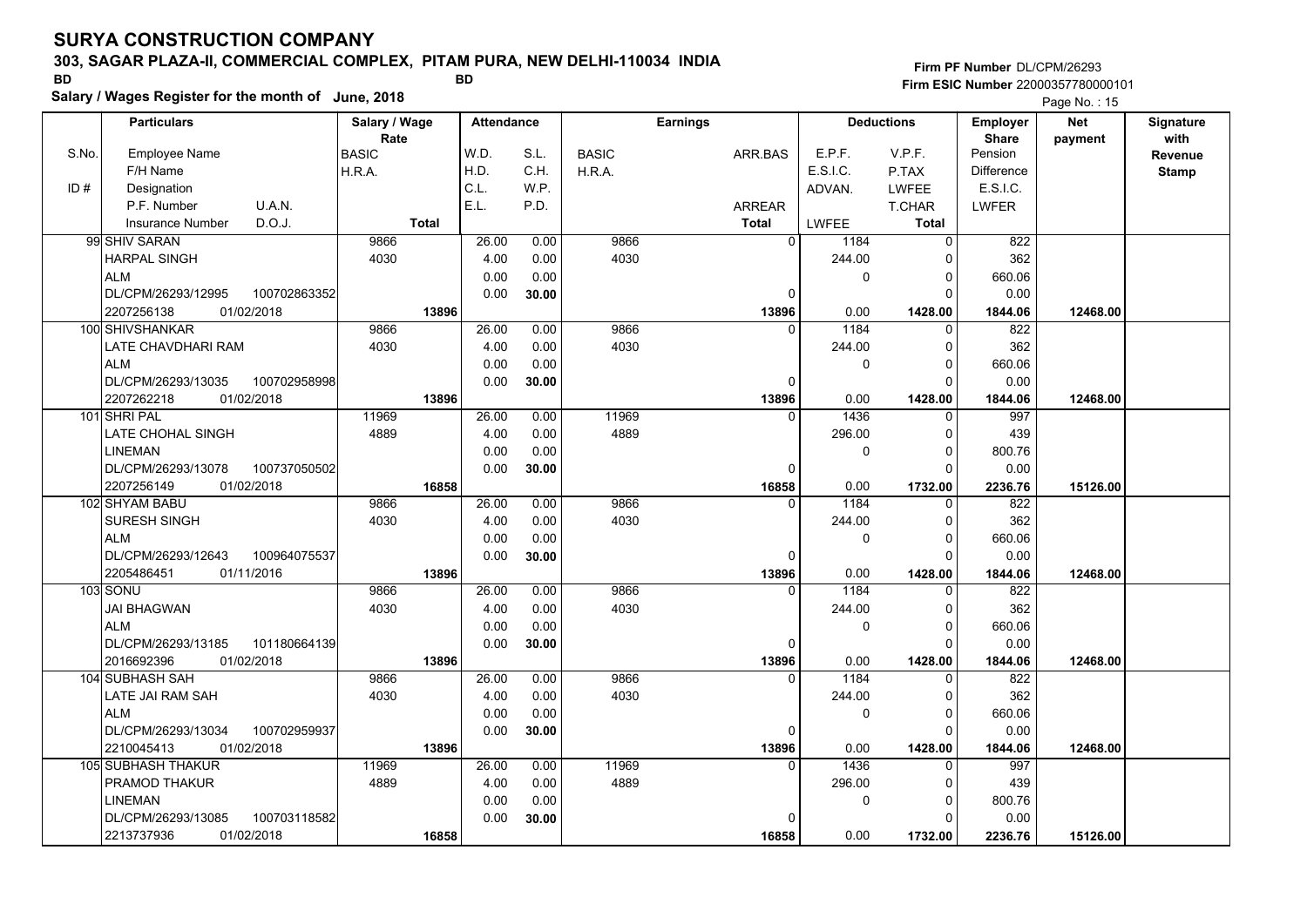### **303, SAGAR PLAZA-II, COMMERCIAL COMPLEX, PITAM PURA, NEW DELHI-110034 INDIA**

**Salary / Wages Register for the month of June, 2018 BD BD**

### **Firm PF Number**DL/CPM/26293**Firm ESIC Number** 22000357780000101

|       | <b>Particulars</b>         |              | Salary / Wage        |              | <b>Attendance</b> |       |              | <b>Earnings</b> |                |          | <b>Deductions</b> | <b>Employer</b>         | <b>Net</b> | Signature        |
|-------|----------------------------|--------------|----------------------|--------------|-------------------|-------|--------------|-----------------|----------------|----------|-------------------|-------------------------|------------|------------------|
| S.No. | <b>Employee Name</b>       |              | Rate<br><b>BASIC</b> |              | W.D.              | S.L.  | <b>BASIC</b> | ARR.BAS         |                | E.P.F.   | V.P.F.            | <b>Share</b><br>Pension | payment    | with             |
|       | F/H Name                   |              | H.R.A.               |              | H.D.              | C.H.  | H.R.A.       |                 |                | E.S.I.C. | P.TAX             | <b>Difference</b>       |            | Revenue<br>Stamp |
| ID#   | Designation                |              |                      |              | C.L.              | W.P.  |              |                 |                | ADVAN.   | LWFEE             | E.S.I.C.                |            |                  |
|       | U.A.N.<br>P.F. Number      |              |                      |              | E.L.              | P.D.  |              | <b>ARREAR</b>   |                |          | T.CHAR            | <b>LWFER</b>            |            |                  |
|       | D.O.J.<br>Insurance Number |              |                      | <b>Total</b> |                   |       |              | <b>Total</b>    |                | LWFEE    | Total             |                         |            |                  |
|       | 106 SULTAN SINGH TOMER     |              | 11969                |              | 26.00             | 0.00  | 11969        |                 | $\overline{0}$ | 1436     | $\Omega$          | 997                     |            |                  |
|       | LATE BHAWAR SINGH          |              | 4889                 |              | 4.00              | 0.00  | 4889         |                 |                | 296.00   | O                 | 439                     |            |                  |
|       | <b>LINEMAN</b>             |              |                      |              | 0.00              | 0.00  |              |                 |                | 0        | $\mathbf 0$       | 800.76                  |            |                  |
|       | DL/CPM/26293/13022         | 100737048565 |                      |              | 0.00              | 30.00 |              |                 | $\Omega$       |          | $\Omega$          | 0.00                    |            |                  |
|       | 2211830679<br>01/02/2018   |              |                      | 16858        |                   |       |              |                 | 16858          | 0.00     | 1732.00           | 2236.76                 | 15126.00   |                  |
|       | 107 SUMIT KUMAR DAHIYA     |              | 9866                 |              | 26.00             | 0.00  | 9866         |                 | $\Omega$       | 1184     | $\Omega$          | 822                     |            |                  |
|       | <b>CHANDER BHAN</b>        |              | 4030                 |              | 4.00              | 0.00  | 4030         |                 |                | 244.00   | $\Omega$          | 362                     |            |                  |
|       | <b>ALM</b>                 |              |                      |              | 0.00              | 0.00  |              |                 |                | 0        | $\mathbf 0$       | 660.06                  |            |                  |
|       | DL/CPM/26293/13129         | 100736199372 |                      |              | 0.00              | 30.00 |              |                 | $\Omega$       |          | $\Omega$          | 0.00                    |            |                  |
|       | 2213756787<br>01/02/2018   |              |                      | 13896        |                   |       |              |                 | 13896          | 0.00     | 1428.00           | 1844.06                 | 12468.00   |                  |
|       | 108 SUNIL KR PANDAY        |              | 11969                |              | 26.00             | 0.00  | 11969        |                 | $\Omega$       | 1436     | $\Omega$          | 997                     |            |                  |
|       | HARI PD PANDAY             |              | 4889                 |              | 4.00              | 0.00  | 4889         |                 |                | 296.00   | $\Omega$          | 439                     |            |                  |
|       | <b>LINEMAN</b>             |              |                      |              | 0.00              | 0.00  |              |                 |                | 0        | $\Omega$          | 800.76                  |            |                  |
|       | DL/CPM/26293/12949         | 100736611959 |                      |              | 0.00              | 30.00 |              |                 | 0              |          |                   | 0.00                    |            |                  |
|       | 01/02/2018<br>2206570418   |              |                      | 16858        |                   |       |              |                 | 16858          | 0.00     | 1732.00           | 2236.76                 | 15126.00   |                  |
|       | 109 SURENDER               |              | 9866                 |              | 26.00             | 0.00  | 9866         |                 | 0              | 1184     | $\Omega$          | 822                     |            |                  |
|       | <b>CHANDGI RAM</b>         |              | 4030                 |              | 4.00              | 0.00  | 4030         |                 |                | 244.00   | $\Omega$          | 362                     |            |                  |
|       | <b>ALM</b>                 |              |                      |              | 0.00              | 0.00  |              |                 |                | 0        | 0                 | 660.06                  |            |                  |
|       | DL/CPM/26293/13107         | 100702763554 |                      |              | 0.00              | 30.00 |              |                 | 0              |          | n                 | 0.00                    |            |                  |
|       | 2211620795<br>01/02/2018   |              |                      | 13896        |                   |       |              |                 | 13896          | 0.00     | 1428.00           | 1844.06                 | 12468.00   |                  |
|       | 110 SURENDER SHARMA        |              | 11969                |              | 26.00             | 0.00  | 11969        |                 | $\Omega$       | 1436     | ∩                 | 997                     |            |                  |
|       | <b>JAI CHAND</b>           |              | 4889                 |              | 4.00              | 0.00  | 4889         |                 |                | 296.00   | $\Omega$          | 439                     |            |                  |
|       | <b>LINEMAN</b>             |              |                      |              | 0.00              | 0.00  |              |                 |                | 0        | $\Omega$          | 800.76                  |            |                  |
|       | DL/CPM/26293/12955         | 100702883474 |                      |              | 0.00              | 30.00 |              |                 | 0              |          | $\Omega$          | 0.00                    |            |                  |
|       | 2212840958<br>01/02/2018   |              |                      | 16858        |                   |       |              |                 | 16858          | 0.00     | 1732.00           | 2236.76                 | 15126.00   |                  |
|       | 111 SURENDER SINGH         |              | 9866                 |              | 26.00             | 0.00  | 9866         |                 | $\Omega$       | 1184     | $\Omega$          | 822                     |            |                  |
|       | <b>MAAN SINGH</b>          |              | 4030                 |              | 4.00              | 0.00  | 4030         |                 |                | 244.00   | $\Omega$          | 362                     |            |                  |
|       | <b>ALM</b>                 |              |                      |              | 0.00              | 0.00  |              |                 |                | 0        | $\Omega$          | 660.06                  |            |                  |
|       | DL/CPM/26293/13219         | 100737215691 |                      |              | 0.00              | 30.00 |              |                 | 0              |          | C                 | 0.00                    |            |                  |
|       | 2206585064<br>01/02/2018   |              |                      | 13896        |                   |       |              |                 | 13896          | 0.00     | 1428.00           | 1844.06                 | 12468.00   |                  |
|       | 112 SURENDRA               |              | 11969                |              | 26.00             | 0.00  | 11969        |                 | $\Omega$       | 1436     | $\Omega$          | 997                     |            |                  |
|       | KALLU RAM                  |              | 4889                 |              | 4.00              | 0.00  | 4889         |                 |                | 296.00   | ŋ                 | 439                     |            |                  |
|       | <b>LINEMAN</b>             |              |                      |              | 0.00              | 0.00  |              |                 |                | 0        | 0                 | 800.76                  |            |                  |
|       | DL/CPM/26293/13094         | 100702912463 |                      |              | 0.00              | 30.00 |              |                 | $\Omega$       |          |                   | 0.00                    |            |                  |
|       | 01/02/2018<br>2213791370   |              |                      | 16858        |                   |       |              |                 | 16858          | 0.00     | 1732.00           | 2236.76                 | 15126.00   |                  |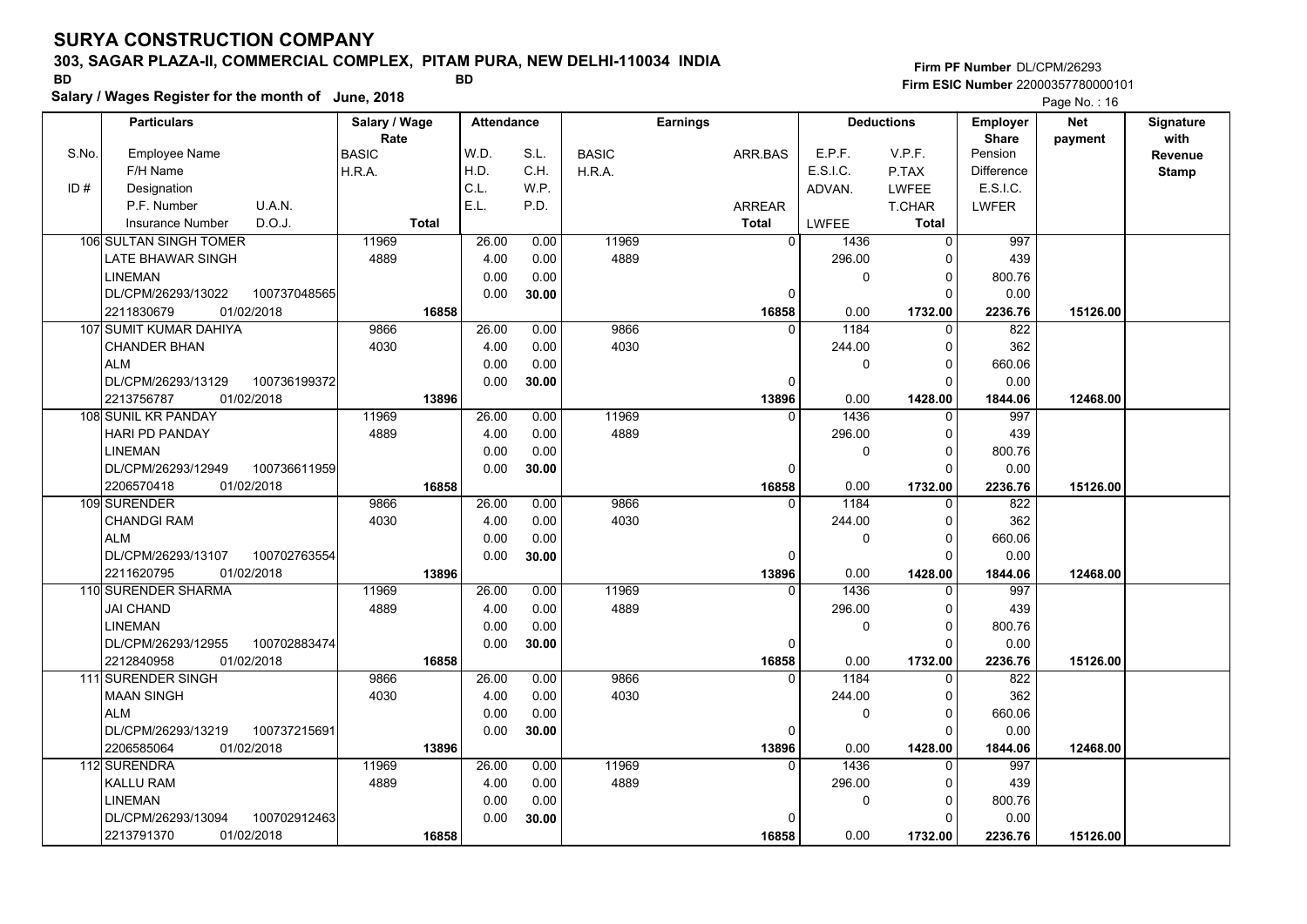### **303, SAGAR PLAZA-II, COMMERCIAL COMPLEX, PITAM PURA, NEW DELHI-110034 INDIA**

**Firm PF Number**DL/CPM/26293**Firm ESIC Number** 22000357780000101

**Salary / Wages Register for the month of June, 2018 BD BD**

|       | Salary / wages Register for the month of June, 2018 |                       |                   |       |              |                 |                    |                   | Page No.: 17                    |                       |                   |
|-------|-----------------------------------------------------|-----------------------|-------------------|-------|--------------|-----------------|--------------------|-------------------|---------------------------------|-----------------------|-------------------|
|       | <b>Particulars</b>                                  | Salary / Wage<br>Rate | <b>Attendance</b> |       |              | <b>Earnings</b> |                    | <b>Deductions</b> | <b>Employer</b><br><b>Share</b> | <b>Net</b><br>payment | Signature<br>with |
| S.No. | <b>Employee Name</b>                                | <b>BASIC</b>          | W.D.              | S.L.  | <b>BASIC</b> | ARR.BAS         | E.P.F.             | V.P.F.            | Pension                         |                       | Revenue           |
|       | F/H Name                                            | H.R.A.                | H.D.              | C.H.  | H.R.A.       |                 | E.S.I.C.           | P.TAX             | <b>Difference</b>               |                       | <b>Stamp</b>      |
| ID#   | Designation                                         |                       | C.L.              | W.P.  |              |                 | ADVAN.             | LWFEE             | E.S.I.C.                        |                       |                   |
|       | P.F. Number<br>U.A.N.                               |                       | E.L.              | P.D.  |              | <b>ARREAR</b>   |                    | <b>T.CHAR</b>     | <b>LWFER</b>                    |                       |                   |
|       | D.O.J.<br>Insurance Number                          | <b>Total</b>          |                   |       |              | <b>Total</b>    | LWFEE              | <b>Total</b>      |                                 |                       |                   |
|       | 113 TARUN KUMAR TINKU                               | 9866                  | 4.00              | 0.00  | 1315         |                 | $\mathbf 0$<br>158 | $\overline{0}$    | 110                             |                       |                   |
|       | <b>AJAY MANDAL</b>                                  | 4030                  | 0.00              | 0.00  | 537          |                 | 33.00              | ∩                 | 48                              |                       |                   |
|       | <b>ALM</b>                                          |                       | 0.00              | 26.00 |              |                 | $\mathbf 0$        | 0                 | 87.97                           |                       |                   |
|       | DL/CPM/26293/13259<br>101300279592                  |                       | 0.00              | 4.00  |              | $\mathbf 0$     |                    | $\Omega$          | 0.00                            |                       |                   |
|       | 25/05/2018<br>2214408477                            | 13896                 |                   |       |              | 1852            | 0.00               | 191.00            | 245.97                          | 1661.00               |                   |
|       | 114 TRIBHUWAN PRASAD                                | 11969                 | 26.00             | 0.00  | 11969        |                 | 1436<br>$\Omega$   | $\Omega$          | 997                             |                       |                   |
|       | <b>VISHWANATH PRASAD</b>                            | 4889                  | 4.00              | 0.00  | 4889         |                 | 296.00             | $\Omega$          | 439                             |                       |                   |
|       | <b>LINEMAN</b>                                      |                       | 0.00              | 0.00  |              |                 | $\Omega$           | $\Omega$          | 800.76                          |                       |                   |
|       | DL/CPM/26293/13088<br>100738874044                  |                       | 0.00              | 30.00 |              | 0               |                    | $\Omega$          | 0.00                            |                       |                   |
|       | 2213786178<br>01/02/2018                            | 16858                 |                   |       |              | 16858           | 0.00               | 1732.00           | 2236.76                         | 15126.00              |                   |
|       | 115 VINIT SHARMA                                    | 9866                  | 25.00             | 0.00  | 9866         | $\mathbf{0}$    | 1184               | $\Omega$          | 822                             |                       |                   |
|       | <b>MUKESH SHARMA</b>                                | 4030                  | 4.00              | 0.00  | 4030         |                 | 244.00             | $\Omega$          | 362                             |                       |                   |
|       | <b>ALM</b>                                          |                       | 1.00              | 0.00  |              |                 | 0                  | $\Omega$          | 660.06                          |                       |                   |
|       | 100703039661<br>DL/CPM/26293/13102                  |                       | 0.00              | 30.00 |              | 0               |                    | $\Omega$          | 0.00                            |                       |                   |
|       | 2213664708<br>01/02/2018                            | 13896                 |                   |       |              | 13896           | 0.00               | 1428.00           | 1844.06                         | 12468.00              |                   |
|       | 116 VINOD KUMAR                                     | 24850                 | 26.00             | 0.00  | 24850        | $\Omega$        | $\Omega$           | $\Omega$          | 0                               |                       |                   |
|       | <b>RAMVEER SINGH</b>                                | 10150                 | 4.00              | 0.00  | 10150        |                 | 0.00               | O                 | $\mathbf 0$                     |                       |                   |
|       | <b>SAFETY ENGG</b>                                  |                       | 0.00              | 0.00  |              |                 | 0                  | $\Omega$          | 0.00                            |                       |                   |
|       |                                                     |                       | 0.00              | 30.00 |              | 0               |                    | $\Omega$          | 0.00                            |                       |                   |
|       | <b>EXEMPTED</b><br>01/02/2018                       | 35000                 |                   |       |              | 35000           | 0.00               | 0.00              | 0.00                            | 35000.00              |                   |
|       | 117 VIPIN KUMAR                                     | 11969                 | 26.00             | 0.00  | 11969        | 0               | 1436               | 0                 | 997                             |                       |                   |
|       | <b>RAM LAKHAN</b>                                   | 4889                  | 4.00              | 0.00  | 4889         |                 | 296.00             | $\Omega$          | 439                             |                       |                   |
|       | <b>LINEMAN</b>                                      |                       | 0.00              | 0.00  |              |                 | $\Omega$           | $\Omega$          | 800.76                          |                       |                   |
|       | DL/CPM/26293/13096<br>100703164995                  |                       | 0.00              | 30.00 |              | $\Omega$        |                    | $\Omega$          | 0.00                            |                       |                   |
|       | 2207262196<br>01/02/2018                            | 16858                 |                   |       |              | 16858           | 0.00               | 1732.00           | 2236.76                         | 15126.00              |                   |
|       | 118 VIPIN KUMAR                                     | 18815                 | 26.00             | 0.00  | 18815        | $\Omega$        | $\Omega$           | $\Omega$          | 0                               |                       |                   |
|       | <b>NEK PAL</b>                                      | 7685                  | 4.00              | 0.00  | 7685         |                 | 0.00               | $\Omega$          | $\mathbf 0$                     |                       |                   |
|       | <b>LINEMAN</b>                                      |                       | 0.00              | 0.00  |              |                 | $\mathbf 0$        | 0                 | 0.00                            |                       |                   |
|       |                                                     |                       | 0.00              | 30.00 |              | 0               |                    | $\Omega$          | 0.00                            |                       |                   |
|       | 01/02/2018<br><b>EXEMPTED</b>                       | 26500                 |                   |       |              | 26500           | 0.00               | 0.00              | 0.00                            | 26500.00              |                   |
|       | 119 VIRENDER ROHILLA                                | 9866                  | 26.00             | 0.00  | 9866         | $\Omega$        | 1184               | 0                 | 822                             |                       |                   |
|       | SURENDER SINGH ROHILLA                              | 4030                  | 4.00              | 0.00  | 4030         |                 | 244.00             | $\Omega$          | 362                             |                       |                   |
|       | <b>ALM</b>                                          |                       | 0.00              | 0.00  |              |                 | 0                  | 0                 | 660.06                          |                       |                   |
|       | 100738631059<br>DL/CPM/26293/12963                  |                       | 0.00              | 30.00 |              | $\Omega$        |                    | $\Omega$          | 0.00                            |                       |                   |
|       | 2213613436<br>01/02/2018                            | 13896                 |                   |       |              | 13896           | 0.00               | 1428.00           | 1844.06                         | 12468.00              |                   |